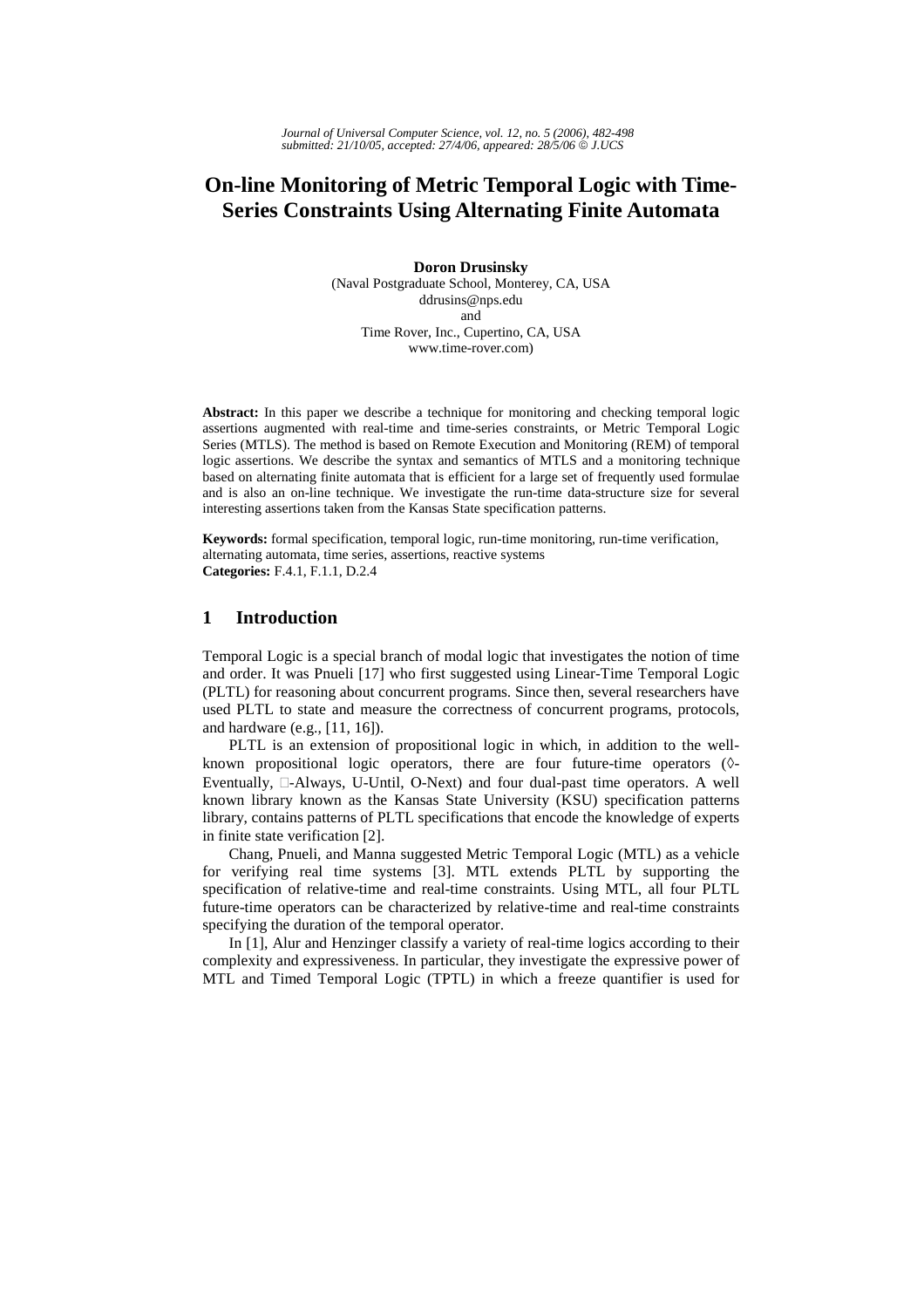freezing and capturing particular real-time values for later use within the TPTL formula.

Time series constraints enable the specification of temporal properties of sequences of propositions with constraints on how data values change over time. They also enable the simulation and monitoring of such properties as stability, monotonicity, temporal average and sum values, and temporal min/max [6]. Note that time-series constraints differ from the freeze operator of [1] in that they capture and freeze data values, not time.

Remote Execution and Monitoring (REM) is a class of methods for tracking the temporal behavior of an underlying application. REM methods range from simple print-statement logging methods to run-time tracking of complete formal requirements (written, e.g., in PLTL/MTL) for verification purposes. Recently, NASA used REM to verify the flight code for its Deep Impact project [8]. In addition, the U.S. Missile Defense Agency (MDA) is currently applying REM to verify its Ballistic Missile Defense System [9]. Both applications use the REM method described here.

In this paper we are particularly interested in on-line REM methods, where temporal rules are evaluated without storing an ever-growing and potentially unbounded history trace. In particular, we prove that for a large subset of temporal logic, the method requires only a polynomially sized implementation. In addition, we show the actual expected implementation size for several interesting assertions taken from the Kansas State specification patterns.

Recently, Thati and Rosu [18] have proven lower bounds for on-line REM of MTL assertions, showing that monitoring time grows exponentially to the size of the assertion being monitored when real-time constraint bounds are small, and double exponentially to the size of the assertion being monitored in the general case. Note that these lower bound refer to the amount of computation required during every cycle of a REM process.

Also, whereas Sistla and Wolfson investigated temporal rule checking in databases [20], our approach differs in the following two aspects: First, our implementation algorithm is based on executing and efficiently managing and reducing alternating finite automata (AFA) representations of temporal rules. Second, our AFA-based and/or tree reduction techniques enable on-line computations, whereas their algorithm is not on-line in that their requirement graph data structure grows with time. It should be noted, however, that in [19], Sistla and Wolfson provide an on-line (incremental) variant of their algorithm by limiting themselves to past-time temporal logic.

In [14] Kovacs, et-al, describe the use of PLTL formulas as runtime assertions in a parallel debugging environment. Their approach, like ours, distinguishes between transient evaluations of temporal assertions and "final" evaluations that cannot change in the future. They do not however support time-series within PLTL nor do they describe the details of their monitoring technique.

In [21] Tuzhilin describes Templar, a high-level simulation language based on temporal logic. The suggested interpreter is not on-line and relies on stored historical data. Also, Templar does not support MTL or time-series constraints.

In [12] Hevelund and Rosu describe the Java Path Explorer (JPaX), an on-line implementation method for PLTL based on a rewriting system using PLTL recurrence equations. The primary disadvantage of JPaX compared with the technique we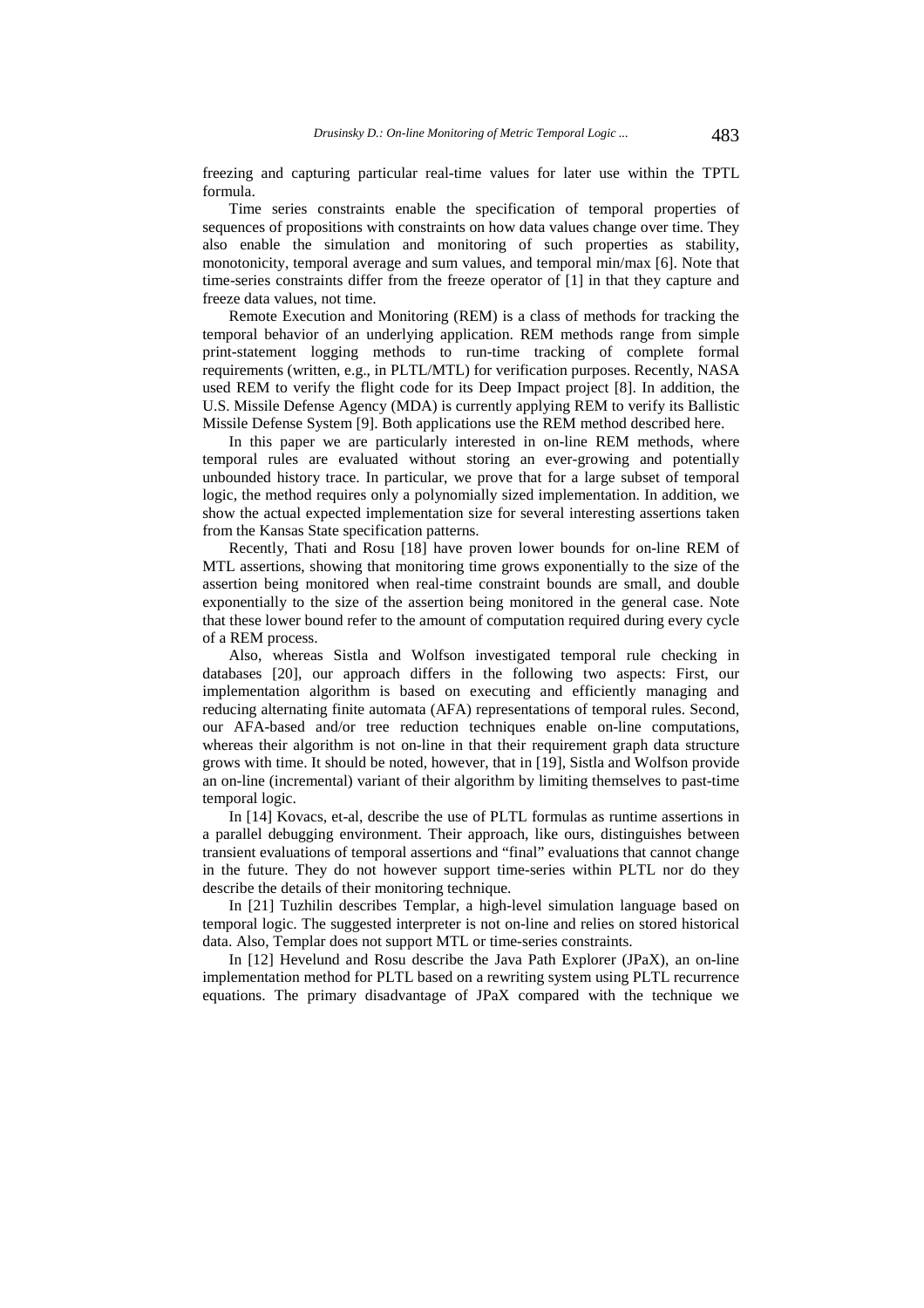suggest in this paper is its inability to monitor MTL assertions or time-series constraints [6]. In addition, this paper provides analysis, growth metrics, and growth reduction techniques that have not been provided for in alternative techniques.

Tableau methods for PLTL (e.g., [22]), and for TPTL [1], are in effect on-line methods: They convert PLTL into exponential-sized non-deterministic finite automata (NFA), which are then executable and usable as a REM engine. Our method, however, uses AFA instead of NFA, yielding substantially smaller implementations. More importantly, the AFA method lends itself to the implementation of the sorts of PLTL extensions described here, such as real-time constraints (MTL) and time-series constraints, as well as counting operators [4].

Extended regular expressions are those that, as their name suggests, extend regular expressions with negation and conjunction. They have a direct automata theoretical representation using AFA, analogous to the way that non-deterministic automata represent standard regular expressions. For example, Perl and recent versions of Java support extended regular expressions in an off-line manner, in which the entire input string is stored in memory (e.g. as a string variable) and then checked for membership in a formal language defined by a given extended regular expression. Indeed, [15] presents a polynomial time off-line membership algorithm for extended regular expressions.

The DBRover and Temporal Rover REM tools described in [4-10] use the AFAbased implementation technique described in this paper. In addition to on-line processing they are [redundant] low-impact [7] in that they require only limited exposure of potentially confidential information on the monitored system, a useful property when monitoring financial or security-based systems.

The rest of this paper is organized in this way: Section 2 describes the syntax and finite sequence semantics for MTLS. Sections 3 and 4 outline our AFA-based REM method for PLTL. Sections 5 and 6 provide analysis and metrics for the growth of the data structures used by the suggested REM method, and Section 7 examines these growth functions for several specifications taken from the KSU specification pattern library. Section 8 describes an adaptation of the REM method for monitoring MTLS and past-time operators.

# **2 MTL with Time Series Constraints (MTLS): Syntax and Semantics**

Conventionally, the semantics of PLTL and MTL are defined over infinite sequences. Run-time monitoring is, however, by definition a finite process. We therefore define MTLS semantics for finite sequences. We do so by using an automata-like approach, in which an MTLS formula evaluates (accepts or rejects) an input string, σ, over some alphabet, Σ. In addition, we extend the definition of a sequence,  $\sigma = a_1 \dots a_n$ , to be a sequence of pairs from  $\Sigma \times T$ , i.e.  $\forall$ <sub>i</sub>, 0≤i≤n, a<sub>i</sub>=(b<sub>i</sub>, t<sub>i</sub>), where b<sub>i</sub>∈  $\Sigma$  and t<sub>i</sub> is an integer that represents the arrival time of  $b_i$  at the input. We denote the projections  $a_i|\Sigma=b_i$  and ai $|T=t_i$ . Clearly, also,  $i \leq j \rightarrow t_i \leq t_i$ .

Because input sequences are finite, we introduce the concept of the *finality* of an evaluation, which indicates whether the Boolean evaluation result has the potential of changing when using an input string,  $\sigma'$ , that is an extension of  $\sigma$ . For example,  $p = \Box$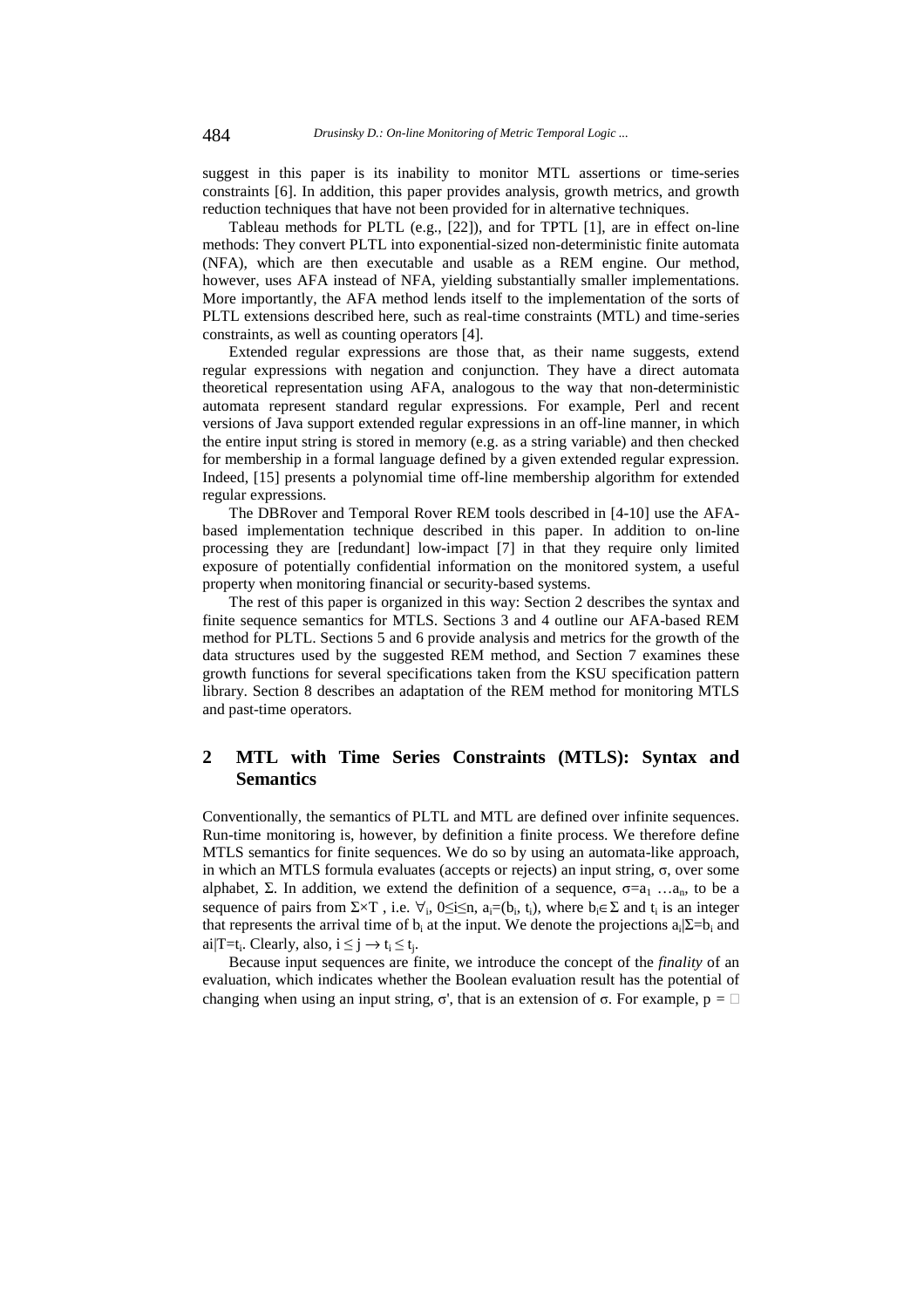(*x*>0) accepts a sequence σ of 100 time stamps with *x*>0 in each. The final value for this evaluation is *false* because  $x \le 0$  might occur in an extended sequence σ' that extends σ beyond time *t*=100. However, if  $x \le 0$  at some time *t*<*100*, then p is rejected and the final value is *true* because this rejection is unchangeable in the future. That is to say, every extension of the input sequence will not change the fact that  $\Box$  (*x*>0) has been violated.

Let P be a set of Boolean propositions, V a set of variables called *frozen variables*, and V'={v'/v∈V} a set of variables called *current variables*. Let Q be a set of time-series propositions defined as Boolean relations over arithmetic expressions of numeric constants and variables from V∪V'. For example, using V={v<sub>1</sub>,v<sub>2</sub>,v<sub>3</sub>},  $v_1 + v_2$ <sup>'\*</sup>0.9<2+v<sub>3</sub> is a legal time-series proposition. The formulae  $\phi$  of MTLS are defined inductively as follows:

 $\phi := p | \text{false} | \phi_1 \vee \phi_2 | \neg \phi | O \phi | \Diamond_I \$x_1, \dots, x_m$ \phi | \phi_1 \mathbf{U}_I \$x_1, \dots, x_m$ \phi_2$ 

for p∈ P∪Q and  $\forall$ <sub>i</sub>, 0≤i≤m, x<sub>i</sub>∈ V. As in [1], the subscript I is an interval of whose end points are natural number constants. Intervals may be open, half open, or closed, as well as empty, bounded, or unbounded. We use standard pseudo-arithmetic expressions to describe such intervals. For example,  $\leq c_1$  and  $>c_2$  stand for the closed interval  $[0, c_1]$  and the open interval  $(c_2, \infty)$ , respectively. An interval  $(c, \infty)$  or  $[c, \infty)$  is called right unbounded. We use the standard abbreviations: true = ¬false,  $\phi_1 \wedge \phi_2$  =  $\neg(\neg \phi_1 \lor \neg \phi_2)$ , and  $\Box_I$  \$x<sub>1</sub>,...,x<sub>m</sub>\$  $\phi = \neg \Diamond_I$  \$x<sub>1</sub>,...,x<sub>m</sub>\$  $\neg \phi$ . For readability reasons we abbreviate  $x_1,...,x_m\$  as  $x_m$  throughout the remainder of this paper.

An example of an MTLS formula is  $\Diamond_{[10,500]}$ \$x\$ (x>30  $\land \Box_{\leq 20}$  x'>1.5\*x), which states that sometime between 10 and 500 real-time units in the future it should hold that (i) the value of x is a number greater than 30, e.g. 35, and (ii) the value of x in every cycle within the 20 consecutive real-time units is greater than 1.5\*35. Note how x, a frozen variable, denotes the initial value of x within a sub-sequence of cycles while x', a current variable, denotes values of the same variable x in the following cycles. Note also that the sub-formula  $\Box_{\leq 20}$  x'>1.5\*x has no frozen variables of its own.

Frozen and current variables are similar to free and bound instances of variables found in other languages and tools (e.g. [1]). Our definitions differ somewhat from the conventional definitions in the following respect. Frozen and current variables such as x and x' in the above example are defined under a particular temporal operator  $(\Diamond$  in the above example). The frozen variable x is frozen in the initial cycle of the sub-sequence for that operator (the first time between time  $10$  and  $500$  in which x is greater than 30) whereas the current variable x' refers to the value of x in following cycles. Note that the motivation for using the same variable name for frozen and current variables is that from a programmers standpoint they look like the same programming language variable x being observed in different snapshots.

We consider MTLS formulae as acceptors of sequences of an alphabet  $\Sigma$  whose letters are as follows. Each letter of  $\Sigma$  is a collection of functions, each being one of three types: a:P->Boolean, a: $V \rightarrow$ , and a:  $V' \rightarrow$ . We distinguish between these functions using their argument, one takes a proposition as an argument while other two take a variable as their argument. As in [19], the semantics of MTLS is defined with respect to a time-stamped sequence, i.e., finite input sequence  $\sigma = a_0 \dots a_n$ , where a letter  $a_i$  is interpreted as representing the following readings for the i<sup>th</sup> cycle: (i) truth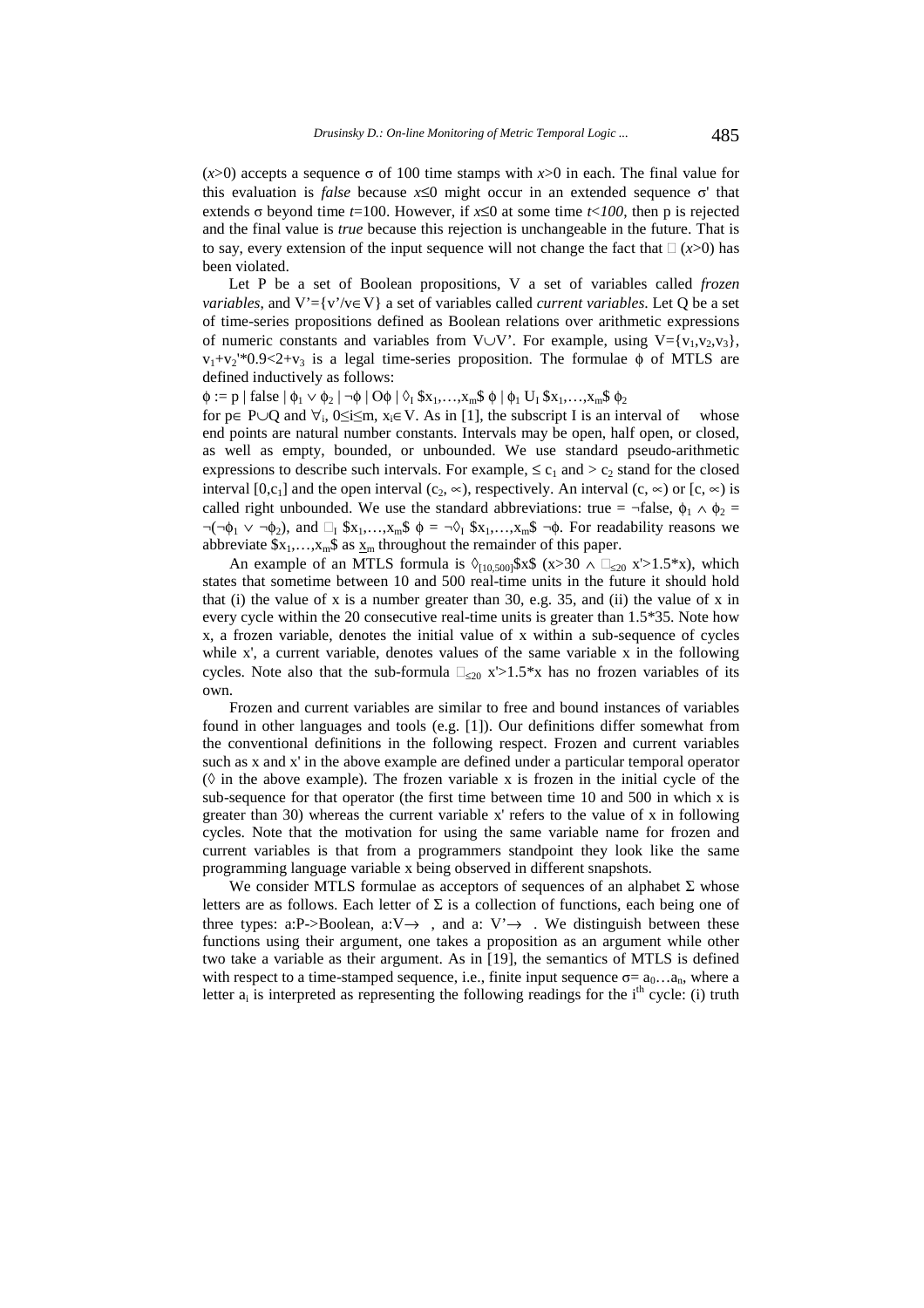assignments for Boolean propositions in P, and (ii) integer values of variables in V such as  $a_i(v_1)=8$  and  $a_i(v_2)=10$ .

Let q be an expression in Q. We define the time series substitution of a variable in q with an integer value n, denoted q<v←*n*>, as the expression q where all instances of v are substituted with *n*. Because we have two types of variables, frozen and current, we define a similar substitution  $q \ll v \leftarrow n_1$ ,  $v' \leftarrow n_2>$  in which both types of variables are substituted. For an input letter  $a \in \Sigma$ ,  $q \leftarrow \frac{6}{x} \cdot a$  is the expression q with all occurrences of x<sub>i</sub> replaced by a(x<sub>i</sub>). Likewise,  $q \leftarrow \frac{S_X}{S_X} \leq a, b > b$  is the expression q where  $\forall i, 1 \leq i \leq m$ , all instances of a frozen variables  $x_i$  are substituted with  $a(x_i)$ , and all instances of a current variable  $x_i'$  are substituted with  $b(x_i')$ . In the following semantics we use the substitution q←\$ $x_m$ \$<a<sub>i</sub>,a<sub>i</sub>> (where i≤j) in the following way: a<sub>i</sub> and a<sub>i</sub> are letters in  $\Sigma$ , where  $a_i$  is a reading of the input tape used for setting values of frozen variables, and  $a_i$  is a reading of a subsequent letter used for setting current variables.

For the purpose of creating simple semantics, we impose the following syntactic constrains: a variable x in the variable list  $(\frac{S_X}{N})$  of a formula cannot appear in the variable list of any sub-formula. For example,  $\Diamond_{[10,500]}$ \$x,y\$ (x>30  $\land \Box_{\leq 20}$  \$y\$  $x'+y' > 1.5*x+y$ ) is illegal.

The finite-sequence semantics for an MTLS formula *p* is defined recursively with a standard evaluation (accept or reject) value, where p rejects a sequence of elements of  $\Sigma \times T$ ,  $\sigma = a_1 \dots a_n$ , if it does not accept it. We denote the acceptance relation as  $\sigma = p$ for p accepting σ, and as  $\sigma \neq p$  for p rejecting σ.

- For a formula  $p \in P$ ,  $\sigma \models p$  iff  $a_0 \Sigma(p)$  contains  $p$ .
- $\sigma$ |=p  $\vee$  q iff  $\sigma$ |=p or  $\sigma$ |=q.
- $\sigma$ |=¬p iff  $\sigma$ |≠q.
- $\sigma$ = $\circ$ ρ iff  $a_1 \ldots a_n$  = p.
- $\sigma = \sqrt[3]{2\pi}$  *sp* iff  $\exists i, 0 \le i \le n$ , such that: (i)  $a_{i...} a_n = \rho \leftarrow \frac{S_{x_n}}{S} \langle a_0 | \Sigma, a_i | \Sigma \rangle$  and (ii)  $a_i|T \in I$ .
- $\sigma$ |= $\rho U_l$ \$x<sub>m</sub>\$q iff one or both of the following conditions hold:
	- 1. ∃*j*, 0≤ *j*≤ *n,* such that *aj…an*|=q←\$*xm*\$<*a0*|Σ,*aj*|Σ>, a*j*|T∈*I,* and ∀*i*, 0≤*i*<*j*,  $a_i$ <sub>*... a<sub>n</sub>*|=p←<*a*<sub>0</sub>|Σ, *a<sub>i</sub>*|Σ>.</sub>
	- 2. *I* is right unbounded and  $\forall i$ ,  $0 \le i \le n$ ,  $a_i/T \in I$  implies that *ai…an*|=p←\$*xm*\$<*a0*|Σ, *ai*|Σ>.

In addition, we define the Boolean finality qualifier, where the final value of an MTLS formula p, given an input sequence σ, is denoted  $f(p,σ)$ . When  $f(p,σ)$  is true it means that the decision of whether  $p$  accepts  $\sigma$  is immutable.

- For a formula  $p \in P$ ,  $f(p, \sigma) = true$ .
- f(p  $\vee$  q)=*true* if at least one of the following conditions holds: (i) σ|=p and f(p,σ)=*true;* (ii) σ|=q and f(q,σ)=*true;* or (iii) σ|≠p and f(p,σ)=*true* and σ|≠q, and f(q,σ)=*true*.
- $f(\neg p, \sigma) = f(p, \sigma)$ .
- $f(\bigcirc \rho, \sigma) = f(p, \sigma)$  iff  $|\sigma| > 1$ .
- $f(\Diamond \beta x_m \Diamond p, \sigma)$  is *true* if  $\exists i, 0 \le i \le n$ , such that:  $a_{i...} a_n \models p \leftarrow \Diamond x_m \Diamond \langle a_0 | \Sigma, a_i | \Sigma \rangle$ , f(p← $\frac{\partial x_m}{\partial a_0}$   $\sum$ ,  $a_i$   $\sum$ ,  $a_i$ <sub>*i…*</sub> $a_n$ ), and  $a_i$  T∈*I*. Stated informally, f( $\Diamond$ <sub>i</sub>  $\frac{\partial x_m}{\partial a_0}$ ,  $\Diamond$ ) is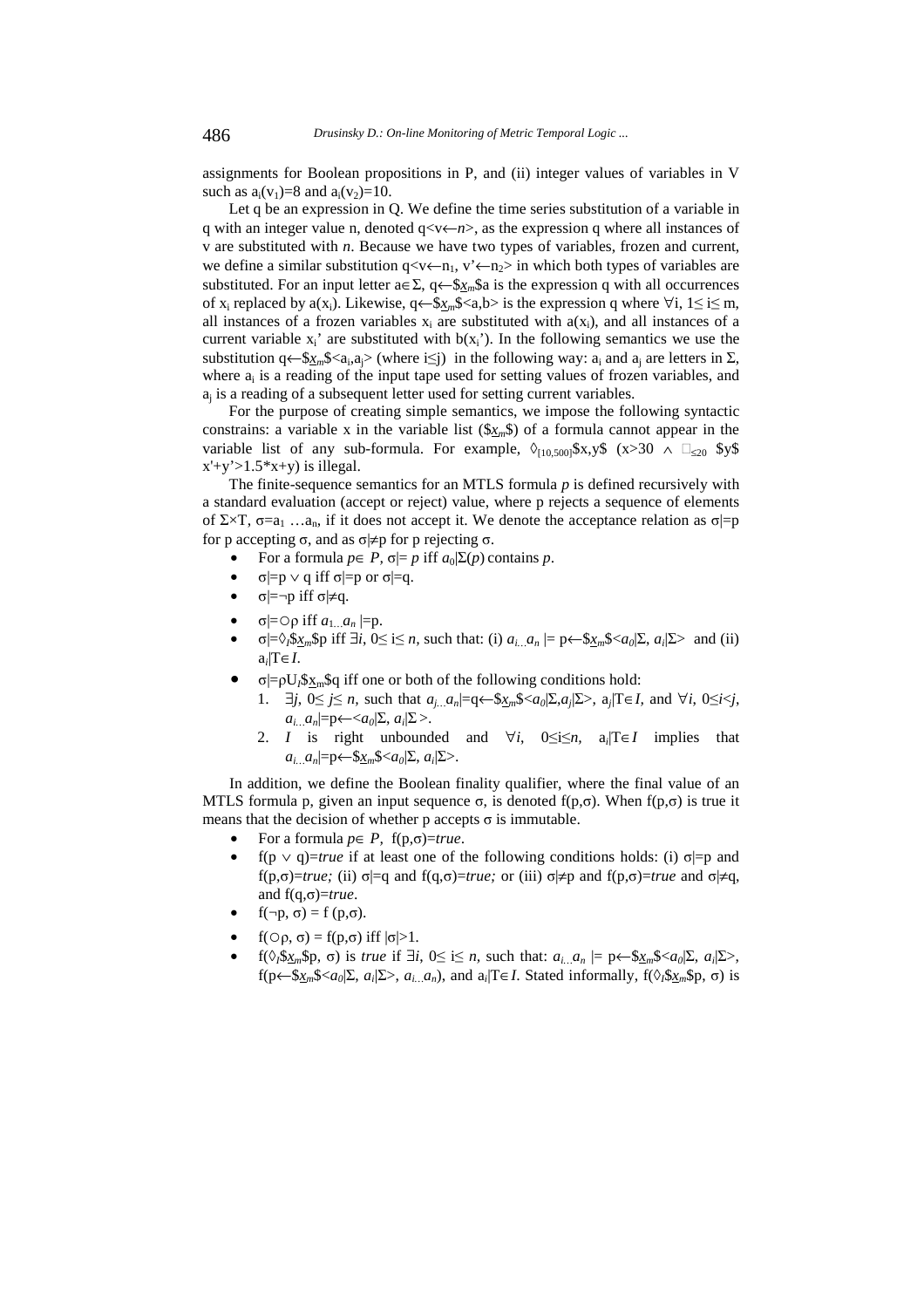true if *p* with substituted variables is true in a *final* way sometime in the future.

f(◊*I*\$*xm*\$p, σ) is also *true* if ∀*i*, 0≤ i≤ *n*, a*i*|T∈*I* → *ai…an*|≠ p←\$*xm*\$<*a0*|Σ, *ai*|Σ> and  $f(p \leftarrow \frac{\delta x_m \delta}{a_0 | \Sigma, a_i | \Sigma}, a_{i...} a_n)$ . Otherwise  $f(\delta_i \delta x_m \delta p, \sigma)$  is *false*. Stated informally,  $f(\Diamond_i \& x_m \& p, \sigma)$  is true if *p* with substituted variables is false in a *final* way always in the future.

• f(ρU*I*\$xm\$q, σ) is *true* if ∃*j*, 0≤ *j*≤ *n,* such that (i) *aj…an*|=q←<*a0*|Σ,*aj*|Σ>, f(p←  $\langle a_0 \rangle \langle \sum$ ,  $a_i \rangle \langle \sum$ ,  $a_i \rangle \langle a_n \rangle$ ,  $a_i \rangle \langle \sum$  and (ii)  $a_i \rangle \langle a_n \rangle = p \langle \sum_{n=1}^{\infty} a_n \rangle \langle \sum_{n=1}^{\infty} a_n \rangle \langle a_n \rangle$  $f(p \leftarrow$ \$*x<sub>m</sub>*\$ < *a<sub>i</sub>*|Σ, *a<sub>i</sub>*|Σ>, *a<sub>i</sub>*|*a<sub>n</sub>*). Stated informally,  $f(pU_f $x_m $q, σ)$  is true if q (with substituted variables) is true in a *final* way sometime in the future and all instances of p (with substituted variables) up to that point in time are true in a *final* way.

f( $\rho U_l$  $\delta x_m$  $\delta q$ ,  $\sigma$ ) is also *true* if *I* is right unbounded and  $\forall i$ ,  $0 \le i \le n$ ,  $a_i$   $T \in I$ implies that  $a_i$   $a_n$  =  $p \leftarrow \frac{\mathcal{S}_{X_n}}{\mathcal{S}} \langle a_0 | \Sigma, a_i | \Sigma \rangle$  and  $f(p \leftarrow \frac{\mathcal{S}_{X_n}}{\mathcal{S}} \langle a_0 | \Sigma, a_i | \Sigma \rangle, a_i \Delta_n)$ .

 $f(\rho U_f S_{X_m} \rho G, \sigma)$  is otherwise *false*.

For practical implementation reasons beyond the scope of this paper our tools use the following *relaxed finality* definition for a formula  $p \vee q$ : f(p $\vee q$ , $\sigma$ )= f(p, $\sigma$ ) $\wedge f(q,\sigma)$ . This relaxation induces a final value definition that is not complete, i.e., there can exist a PLTL formula and a sequence  $\sigma$  such that f(p,  $\sigma$ ) is true according to the formal definition but false according to the relaxed definition.

# **3 From Temporal Logic to AFA**

An AFA is a finite automaton with two types of states, *and*-states and *or*-states. Whereas the computation of a deterministic or non-deterministic finite automaton is a *sequence* of states, a computation of an AFA is represented as a tree of *and-or* states. A *trace* is a sub-tree of the computation *and-or* tree such that every child of an *and*state is in the trace and some child of an *or*-state is in the trace. A trace is *accepting* if all its leaves are final states. An AFA accepts a sequence,  $\sigma$ , if an accepting-trace for σ exists.

In this paper we consider AFA augmented with *zero-delay* transitions similar to ε-transitions of [13], i.e., transitions that are traversed without reading a symbol from the input tape. Unlike ε-transitions, however, zero-delay transitions must be traversed, i.e., they do not imply a non-deterministic possibility of being either traversed or not.

The temporal logic monitoring method described in this paper is based on executing equivalent AFA representations. A graph-oriented AFA-based technique was selected over string-based logic manipulation of recursive Boolean logic equations because of its visual appeal, and because the AFA method lends itself to extensions of PLTL like real-time constraints and time-series constraints. Our (recursive) PLTL-to-AFA conversion method is based on the well-known

recurrence equations:

- $\Box p = p \land \odot \Box p$
- $\lozenge p = p \vee \lozenge \lozenge p$
- p *U* q = q  $\vee$  (p  $\wedge$   $\circ$  (p *U* q))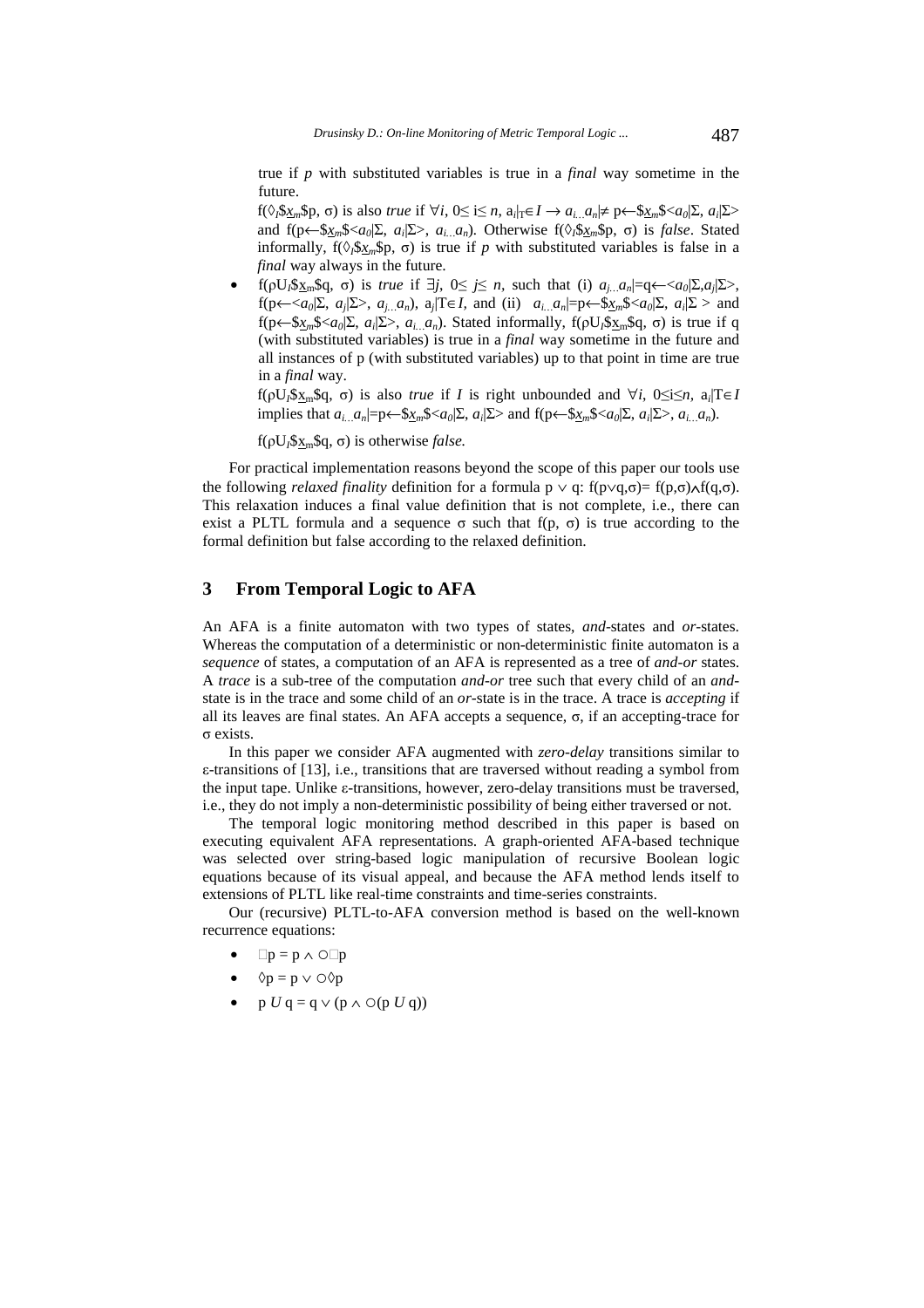Fig. 1 contains the recursive AFA construction procedure for PLTL based on these recurrence equations, and Fig. 2 contains two examples of PLTL to AFA translation. We use the following notation: Transitions labeled  $\Sigma$  are those that are enabled by all letters of the alphabet, and zero-delay transitions are visually depicted using dashed lines. Also, by convention, we consider the top-most state as the initial state. For clarity, AFA states are sometimes annotated with their PLTL logic symbols, using bubble callouts, as in Figs. 1c, 1d, and 1g. We refer to such a symbol as the type of the node. For example, the initial state in the AFA in Fig. 2b is an and-node whose type is  $\Box$ . Note that in Fig. 1 we assume that PLTL formulae contain no negations because, using conventional logic conversions and temporal logic conversions, negations can be pushed down to the proposition level.

### **4 Runtime Monitoring using AFA**

This section describes an AFA based-technique for run-time monitoring of PLTL and MTLS.

#### **4.1 Runtime Monitoring of PLTL using AFA**

Given an PLTL formula p and its representative AFA, our REM method constructs and maintains an *and/or promise tree,* abbreviated as *p-tree,* which is an evolving AFA computation tree. The p-tree is the only composite state that is preserved between cycles by the REM method. No history trace of input information is stored. The p-tree performs the on-line evaluation of the logical value of p at any given time *t.* The p-tree then dynamically reconfigures itself based on the current on-line inputs, thereby generating a new p-tree that represents a Boolean function to be evaluated at time *t+1* (the *promise*). Fig. 3 illustrates the process for the AFA in Fig. 2b. We use a diagrammatic notation in which, for a node whose PLTL-type is  $N$  (e.g. a  $\Box$  node), its *recursive copy—*namely a child node with the same PLTL type *N*—is the right handside child. For example, the  $\Box$  root node of the AFA in Fig. 2b, whose corresponding p-tree is illustrated in Fig. 3a, has a recursive copy on its right-hand side child. Both nodes in the p-tree in Fig. 3a implement a  $\Box$  node in the AFA: The first p-tree realizes the AFA node during the first visitation, and the second p-tree realizes the  $\Box$  node as it is revisited after traversing the loop transition.

The p-tree is used for two purposes: One is for the evaluation of the acceptance and final values every cycle; the other is as a data structure that preserves the state of the evaluation for future cycles.

During the *i*<sup>th</sup> cycle of performing REM of an PLTL formula p,  $i \ge 0$ , the p-tree is evaluated resulting in Boolean values for  $\sigma$ |=p (acceptance) and f(p, $\sigma$ ) (finality), where  $\sigma = a_i \dots a_n$ . During p-tree evaluation, acceptance and final values are assigned in a bottom-up manner, where leaves hold the following values:

- A leaf holding a *Boolean* **T**(**F**) value, such as in Fig. 3b, has a *true* (*false*) acceptance value and a *true* final value.
- An unexpanded leaf (e.g. the unexpanded  $U_1$  leaf in Fig. 3a) has an acceptance value that is *neutral* with respect to its least common Boolean parent. For example, in Fig. 3a, the parent of the  $U_1$  leaf is an *and* node, so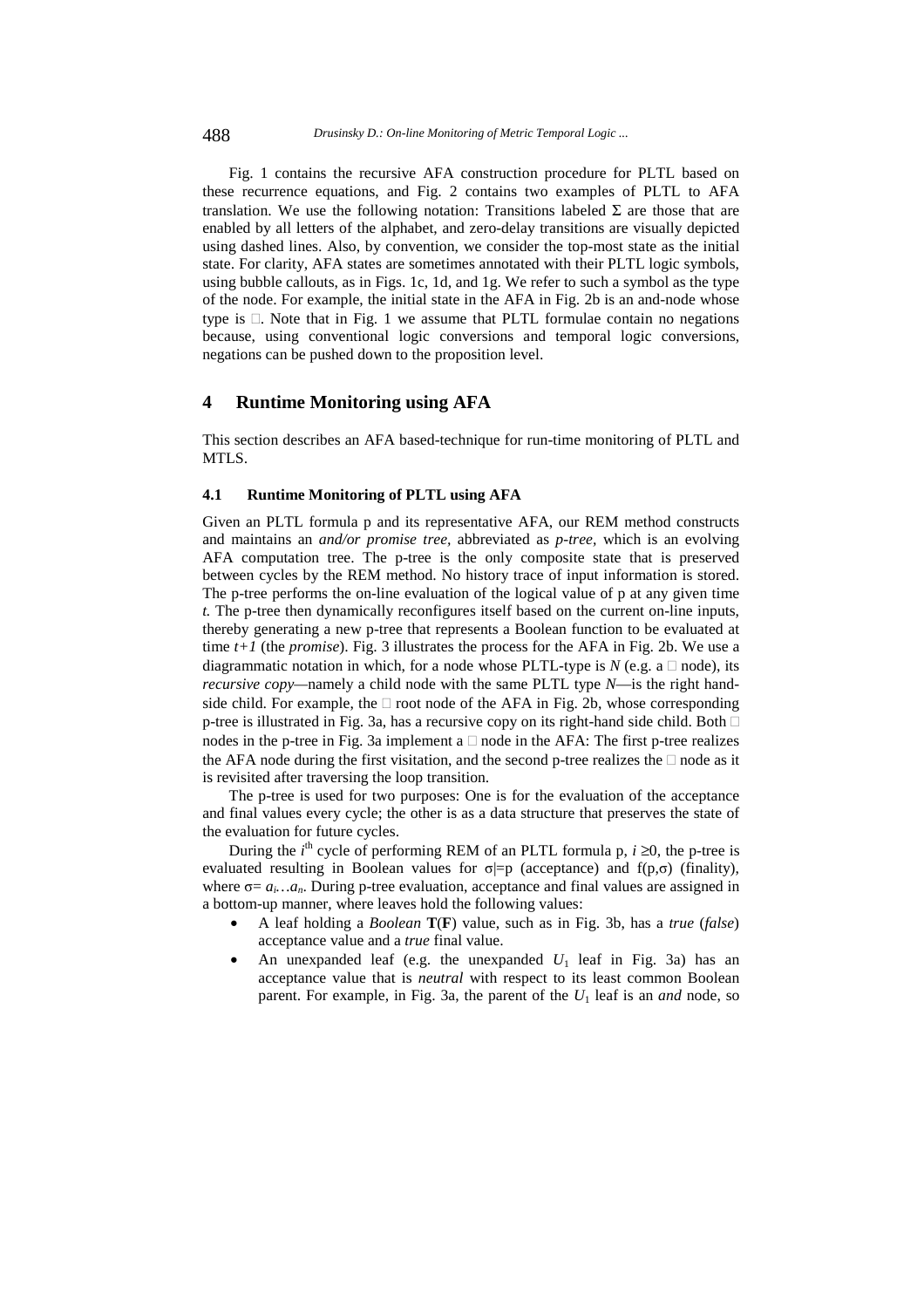the acceptance value of the  $U_1$  node is *true*, whereas if the parent were an *or* node the leaf's acceptance value would be *false*. The final value of an unexpanded leaf is *false*, representing the fact that the node has yet to be expanded.

Internal p-tree nodes are assigned acceptance values as a straightforward Boolean function of the acceptance values of their children. An internal node is assigned a true final value if and only if all its children have been assigned a true final value. As stated earlier, we use a relaxed final value. Consequently the final value is incomplete; that is, an assigned final value might be false when, in fact, according to the formal semantics, it should be true.

Because a node with a true final value has an acceptance value that cannot change in the future, then the REM method replaces this node with a singleton **T** or F node representing the node's acceptance value.

After evaluation, the p-tree is modified to preserve a promise for the next cycle as follows: In Fig. 3, the original p-tree in Fig. 3a contains the computation that needs to be performed in the first cycle (time t=0). Note how the U1 leaf node is unexpanded. It will be expanded in the next cycle (Fig 3b) once the  $\Sigma$  transition is traversed, and therefore represents a promise for a computation in the future. Similarly, there exists an unexpanded  $\Box$  node (a recursive copy of the root), which represents the loop in the original AFA in Fig. 2b. It will likewise be expanded in cycle 2 (Fig. 3b) once the  $\Sigma$ transition is traversed. Recall that solid line transitions consume one cycle of computation (i.e., they represent delays and conditions), whereas dashed transitions are traversed instantly (i.e., in the current cycle) and unconditionally. The p-tree in Fig. 3b represents the computation that needs to be performed in the second cycle (time  $t=1$ ), assuming p was true at time  $t=0$ . Note, as well, the following: (i) instead of a solid transition labeled p in Fig. 3a, representing the fact that p needs to be evaluated in the next cycle, Fig. 3b contains the **T** singleton node, representing the fact that p has been evaluated already and found to be true; and (ii) transitions that have already been traversed are replaced with ε-transitions (dashed lines), representing conditions that have already been evaluated.

#### **4.2 Runtime Monitoring of MTLS using AFA**

A beneficial property of our REM method is its direct realization of the original temporal logic formula using *and-or* trees that are homomorphic to the original AFA, i.e., to the original PLTL formula. This property is helpful when implementing extensions and constraints for PLTL.

MTL includes real-time constraints that are associated with temporal operators. For example  $\psi = \Box(p \Rightarrow \Diamond \leq 5 q)$ , specifies that whenever p is true, then within five real-time units q must be true. Let N be the AFA node for the  $\Diamond$  operator. To implement the real-time constraint, the following steps are taken:

1. Every object that realizes a p-tree for *N* is provided with a real-time counter that is updated from a designated real-time clock. which measures true real-time using native operating system calls, clock cycles, or simulated time. The real-time counter for a p-tree is initialized when the p-tree is created.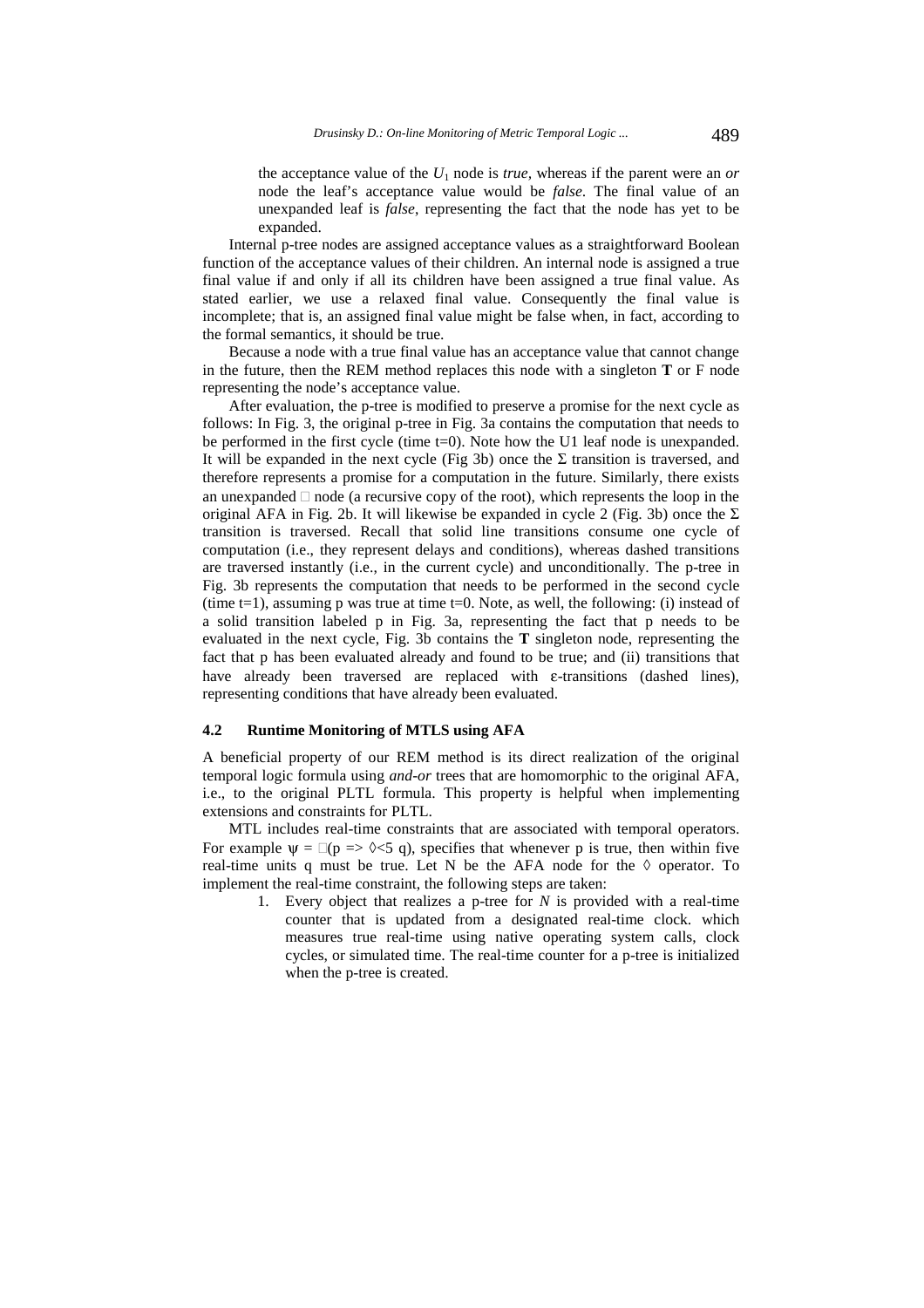490 *Drusinsky D.: On-line Monitoring of Metric Temporal Logic ...*

- 2. As long as the real-time counter has not crossed the constraint's lower bound (0, in our example), the p-tree's acceptance value is *false* (*true* for  $a \Box$  node), and the final value is *false*.
- 3. Once the real-time counter has entered the range between the lower and upper bounds of the constraint, normal evaluation of the acceptance and final values begins.
- 4. If the real-time counter exceeds the constraint's upper bound, the final value for the p-tree is assigned *true*.

The time-series-constraint implementation technique also uses p-trees to store information. Consider, for example  $\Box$ \$x\$(p=> $\Box_{\leq}$ x'>=2x), which states that whenever p is true at some time t, then for every cycle between t and t+4 the value of x should be at least twice its value at time t. Let N be the AFA node for the outer  $\Box$  operator. Every p-tree for N is assigned storage space for x. This storage space is assigned the value of x at the time of construction of a p-tree for N. This value, as well as current values of x (referred to as x'), are then used in the expression  $x'>=2x$ .

The suggested REM method supports past time operators as follows: Consider,

for example, the formula ○○[-]p. A special p-tree is created for every sub-formula headed by a past time operator, e.g., for [-]p. Rather than looking backward in time while evaluating  $[-]p$ , the REM method evaluates  $\Box p$  as of time 0, but it does not use the results of this evaluation until the delays introduced by the ○operators have elapsed. At this point, the  $\Box p$  p-tree is assigned a true final value and is used under the future time nodes as a basic proposition.

### **5 p-tree Growth Control and Analysis**

Clearly, the method as shown thus far induces p-trees whose size increases over time, and are therefore not on-line. To achieve on-line capabilities, our REM method utilizes *collapse* optimization operations in which sub p-trees are replaced by smaller, logically equivalent, p-trees. Collapse operations are designed for all recursive future time temporal operators  $(\Box, \Diamond, \text{ and } U)$ . They identify and eliminate repetitive and redundant substructures in p-trees by identifying patterns of *isomorphic sub-p-trees.*  Collapse operations are performed in a bottom-up manner so that collapsing lower level substructures increases the potential for identifying repetitions in higher-level substructures.

In this paper, we identify three classes of collapse operations. Some collapse operations are general; others are helpful for restricted types of PLTL formula, designated two-color and discussed in Section 6. The three classes are, simple, extended and special collapse operations. These classes are not necessarily mutually exclusive: a given temporal formula might have restricted sub-formulae and can therefore benefit from special collapse operations whereas other parts of the formula induce less efficient sub p-trees.

Fig. 4 illustrates simple collapse operations performed during REM of the PLTL formula  $\Box(p=\Diamond q)$ , i.e.,  $\Box$  ( $\neg p\lor \Diamond q$ ), which is identical, except for the basic propositions, to the formula in Fig. 2a. As a result of the collapse operations, the ptree in Fig. 4d is identical to the p-tree in Fig. 4b, the p-tree one cycle earlier. Hence,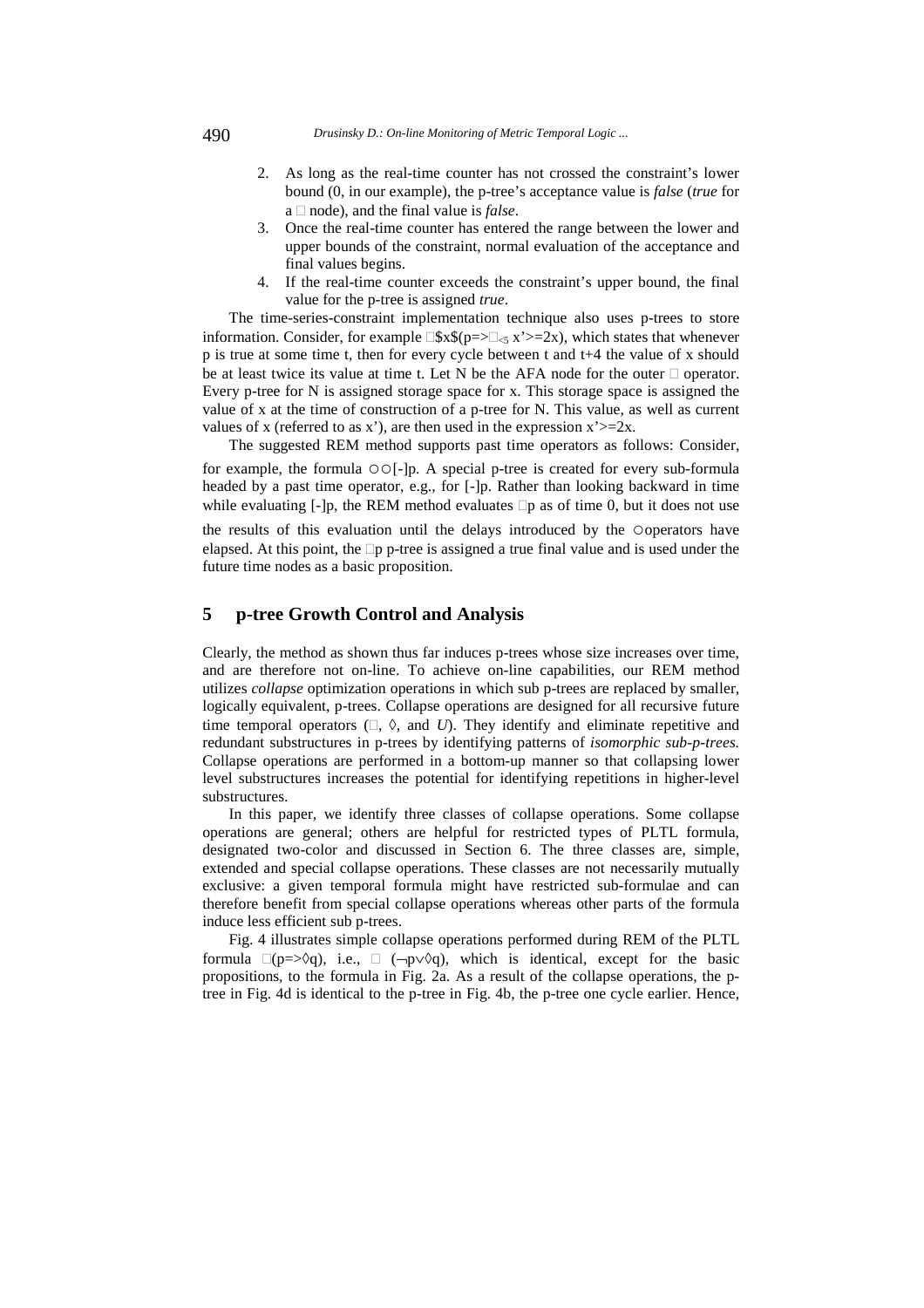in this example, the p-tree did not actually grow in size from cycle 1 to cycle 2. In the following sections we will analyze the growth of p-trees for various types of PLTL formulae.

Fig. 5 illustrates p-tree collapse patterns used for the  $\Diamond$ ,  $\Box$ , and U operators, where the collapse patterns for the  $\Box$  operator are analogous to those of the  $\Diamond$  operator. Not illustrated in Fig. 5a are trivial collapse operations for  $\Diamond$  ( $\Box$ ) nodes when either A or A' is final, i.e., **F** or **T** singletons. Fig. 5a illustrates simple collapse operations where the two isomorphic sub-trees represent first-degree cousins; Fig. 5b illustrates extended collapse operation for  $\Diamond$  ( $\Box$ ) nodes, i.e., collapse operations where isomorphic sub-trees might be more remote than first-degree cousins. Extended collapse operations exist for U-based p-trees as well, namely, when referring to Fig. 5c, the pair of p-trees A', B' is not necessarily a first-degree cousin of the pair A, B, but is possibly an nth-degree cousin. For example, the logic representation of an instance of an extended collapse operation for a U node using n=3 is:

 $q \vee (p \wedge (r \vee (s \wedge (q \vee (p \wedge promise)))) = q \vee (p \wedge (r \vee (s \wedge promise)))$ 

Collapse patterns for Boolean nodes exist only for a restricted MTLS, as described in Section 5.

Note that collapse operations do not affect the acceptance and final values of the p-tree. Consider for example p-tree acceptance values: Let a and b be the Boolean acceptance values of the sub-trees labeled A and B, respectively; clearly a∨(a∨b)=a∨b. Likewise, the final value is not affected by the removal of a redundant sub-tree.

# **6 Growth Analysis**

We will use the following three restricted forms of MTLS to analyze the growth of the suggested REM method: (i) MTLS restricted to basic propositions and the  $\Diamond$  and  $\Box$ operators, designated *vanilla* MTLS; (ii) vanilla MTLS extended with Boolean operators, for which Boolean operators, when consecutively nested, are only permitted to be nested in a non-alternating manner, designated *two-color* MTLS; and (iii) MTLS with formulae in the form of *pUq,* where *p* and *q* are two-color formulae, designated *three-color* MTLS. Hence, for example,  $\Box$  $\Diamond$ p is in vanilla MTLS, whereas  $\Box(\neg p \lor \Diamond q)$  is in two-color MTLS, as is  $\Box \Diamond (\neg p \lor \Diamond (q_1 \land q_2))$ . In contrast,  $\Box ((q_1 \land q_2) \lor \Diamond q)$ is not in two-color MTLS. Later, we will relax our definitions to enable  $\circ$  nodes anywhere within vanilla and two-color MTLS formulae.

In this section we consider two classes of p-trees: live and final. A final p-tree is a singleton, or a p-tree that is equivalent to one, i.e., it contains only propositions and Boolean nodes. A live tree is a non-final tree.

#### **6.1 Growth Analysis for REM of Vanilla MTLS**

It is well known for linear time temporal logic that  $\square p=\square p$  and  $\diamond \lozenge p$ . Therefore, a vanilla MTLS formula either has no temporal operators or has alternating  $\Box$  and  $\Diamond$ operators, as in  $\Box$  $\Diamond$  and  $\Diamond$  $\Box$  $\Diamond$  we will show that after applying collapse operations, p-trees for vanilla MTLS formulae either are always final or assume one possible tree shape.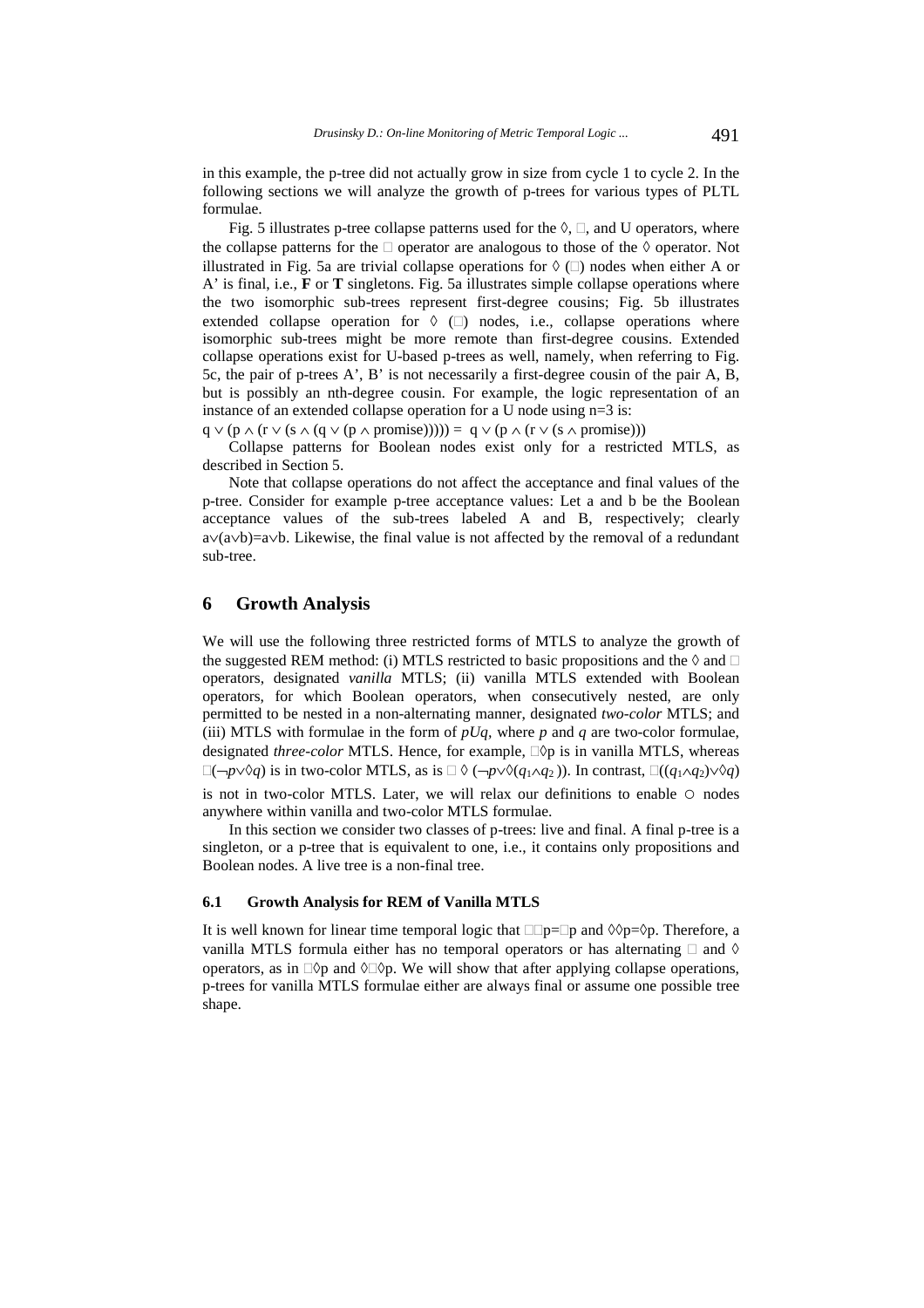**Lemma 1.** During REM with simple collapse operations, p-trees for vanilla MTLS formulae exist in one of two forms: live and final.

Proof outline: Fig. 6a and 6b illustrate all possible p-trees for  $\Diamond p$  and  $\Box p$  vanilla MTLS formula, respectively, after a single execution cycle. Consider Fig. 6a for example: If p is false, the left p-tree results, whereas if p is true, the right p-tree results. The claim holds for these p-trees: the unique live p-tree for  $\Diamond p$  ( $\Box p$ ) is of size 3, while the other p-tree for  $\Diamond p$  ( $\Box p$ ) is a singleton, final (**T** or **F**) state. If the p-tree is live, then after one additional cycle the recursive copy assumes a form that is again one of the two forms in Fig. 6a (6b). If this form is a singleton the entire p-tree for  $\Diamond p$  $(D)$  persists as a singleton.

Consider now a deeper vanilla- MTLS formula such as  $\Box$  $\Diamond$ p. As illustrated in Fig. 6, let N denote the root node of the p-tree, and let left-N be the left-hand side child of N, i.e., the non-recursive child. Note that left-N is a p-tree for  $\Diamond p$ , i.e., we have already shown that it is either the **F** singleton or assumes one possible form as a live tree. Both possibilities are illustrated in Fig. 6b, while Fig. 6c illustrates the application of simple collapse operations, resulting in a single live p-tree for  $\Box$  $\Diamond$ p in both cases.

A full proof for this claim involves an inductive claim over the depth of the vanilla MTLS formula, while utilizing the fact that the  $\Box$  and  $\Diamond$  operators within the formula must be ordered in an alternating manner.

#### **6.2 Growth Results for REM of Two-color and Three-Color MTLS**

In this section, we provide the results used for the development of growth metrics of two-color and three-color MTLS, as described in the next section.

Along the lines of Lemma 1, Lemma 3 claims that during REM of two-color PLTL, the number of different p-trees is limited. We first state that when a p-tree A1 for a vanilla formula p becomes final then so must all p-trees for p that are created after A1.

**Lemma 2.** Let A1 and A2 be p-trees for a two-color (sub)formula p that are created during REM with simple collapse operations. If A1 is live during the period  $[t1,t2]$ and A2 is created within that period, then A2 must be live at time t2.

Using Lemma 3 below, our REM method limits the growth of p-trees for twocolor PLTL formulae. To this end, we define new collapse operations, designated special collapse operations. Special collapse operations, illustrated in Fig. 7, perform optimization in the form of  $(C \wedge T) \vee (C \wedge D) \vee$  promise = C  $\vee$  promise, where the inner logical or is the  $\Diamond$  nodes' logical or, and promise represents any future extension of the currently un-extended leaf  $\Diamond$  node. Similarly, for a logical Or B node (B is illustrated in Fig. 7) under a  $\Diamond$  root, the collapse pattern represents the equation (C  $\lor$ **F**)  $\vee$  (C  $\vee$  D)  $\vee$  promise = (C  $\vee$  D)  $\vee$  promise. Analogous collapse patterns exist under □ nodes.

**Lemma 3.** During REM with simple, extended, and special collapse operations, ptrees for two-color PLTL formulae exist in one of three forms: one live and two final. Also, three-color PLTL formulae are in the form of pUq, where p and q are in twocolor PLTL.

Using Lemma 4, below, our REM method limits the growth of p-trees for three-color PLTL formulae.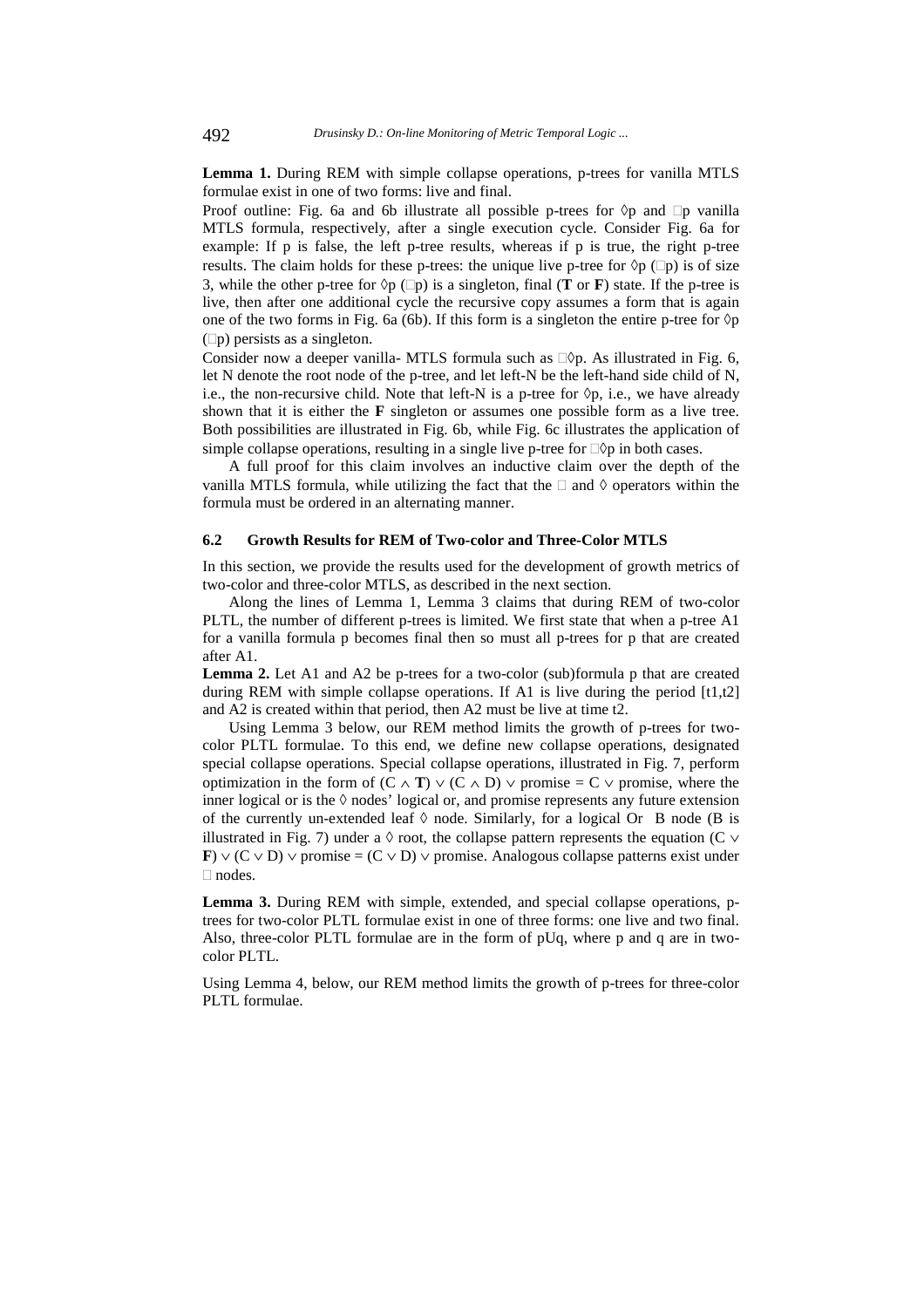**Lemma 4.** During REM with simple, extended, and special collapse operations, live p-trees for three-color PLTL formulae ψ=pUq must be either:

- 1. Of the form in Fig. 8a, where  $\forall i$ ,  $1 \leq i \leq n$ ,  $P_i$  is isomorphic to  $P_{i+1}$  and  $n \leq$  $max(2,d)$ , where *d* is the syntactic nesting depth of *q*.
- 2. Of the form in Fig. 8b or Fig. 8c.

# **7 Growth Metrics**

Two metrics measure the growth of p-trees for an PLTL formula ψ during REM:

- 1. *size*(ψ)*,* an upper bound on the size of p-trees for ψ, and
- 2.  $m(\psi)$ , an upper bound on the number of possible distinct p-trees that exist for ψ.

Let size2( $\Psi$ ) and m2( $\Psi$ ) denote the size( $\Psi$ ) and m( $\Psi$ ), respectively, for a two-color PLTL formula ψ.

Table 1 contains recurrence equations for these metrics based on the lemmas stated earlier, as well as Lemma 5 below. When calculating the size of hybrid PLTL formula  $\psi$ , such as (*p U* ( $\neg p \land q$ )) *U* ( $\neg p \lor \Diamond q$ ), *m*<sub>2</sub> and *size*<sub>2</sub> are first computed for the two-color sub-formulae and are then used to compute *size* and *m,* respectively*,* for the whole of ψ. As suggested by Table 1, nesting of *U* operators is the primary reason for p-tree growth. In fact, *size*(ψ) is exponential in the nesting depth of *U* operators inside  $\psi$  as well as in the number of alternations of Boolean logic operators within  $\psi$ . However, nesting of *U* operators in PLTL is typically used in two primary ways:

- *Right-side nesting*, as in  $\neg P U$  (P *U* ( $\neg P U$  (P *U* ( $\neg P U$  P)))). Right-side nesting can often be replaced with more readable and more efficient counting operators [4].
- *Left-side nesting*, as in (P  $\rightarrow$  ( $\neg R$  *U* (S  $\land$   $\neg R$ ))) *U* R. Growth for left-side nesting is often limited, as Lemma 5 suggests.

**Lemma 5.** For a left nested formula  $\psi = \rho U \tau$ , (i) if  $\tau$  is a propositional logic subformula, then size( $\psi$ )  $\leq m(\rho)$ \*(size( $\rho$ )+2) and  $m(\psi) \leq m(\rho)!$ , and (ii) if  $\tau$  is a vanilla PLTL sub-formula, then size( $\psi$ )  $\leq m(\rho)$ \*(size( $\rho$ )+size( $\tau$ )) and  $m(\psi) \leq m(\rho)$ !\*m( $\rho$ ). **Proof.** First, consider a propositional logic  $\tau$ , i.e., the p-tree for  $\tau$  is always a singleton. The Boolean logic representation of any live p-tree for ψ must be in the form e = **F** $\vee$  (P<sub>1</sub>  $\wedge$  (F $\vee$  (P<sub>2</sub>  $\wedge$  ... (F  $\vee$  (P<sub>n</sub> $\wedge$  promise))), where P<sub>i</sub>'s are logical representations of p-trees for ρ. There are at most m(ρ) distinct  $P_i$ 's. Hence, after at most m(ρ) levels, extended collapse is enabled and consequently: size( $\psi$ )≤m( $\rho$ )\*(size( $\rho$ )+2) and m( $\psi$ )≤m( $\rho$ )!, representing all ordering possibilities for the P's. Similarly, for a vanilla  $\tau$ ,  $e = Q_1 \vee (P_1 \wedge (Q_2 \vee (P_2 \wedge ... (Q_n \vee (P_n \wedge \text{promise}))),$ where  $Q_i$ 's are Boolean logic representations of p-trees for  $\tau$ . From Lemmas 2 and 3, it follows that  $\exists$ k, k>0, such that  $\forall$ j<k, Q<sub>i</sub>=**F**, and  $\forall$ j≥k. Also, Q<sub>i</sub> is isomorphic to Q<sub>k</sub>. (k=1 means all  $Q_i$ 's are isomorphic to one other). Hence, after at most m( $\rho$ ) levels, extended collapse is enabled and consequently:  $size(\psi) \leq m(\rho) * (size(\rho) + size(\tau))$  and m( $\psi$ )≤m( $\rho$ )!\*m( $\rho$ ), where m( $\rho$ )! represents all possible enumerations of the P<sub>i</sub>'s and

an additional m( $\rho$ ) factor counts all possible k's.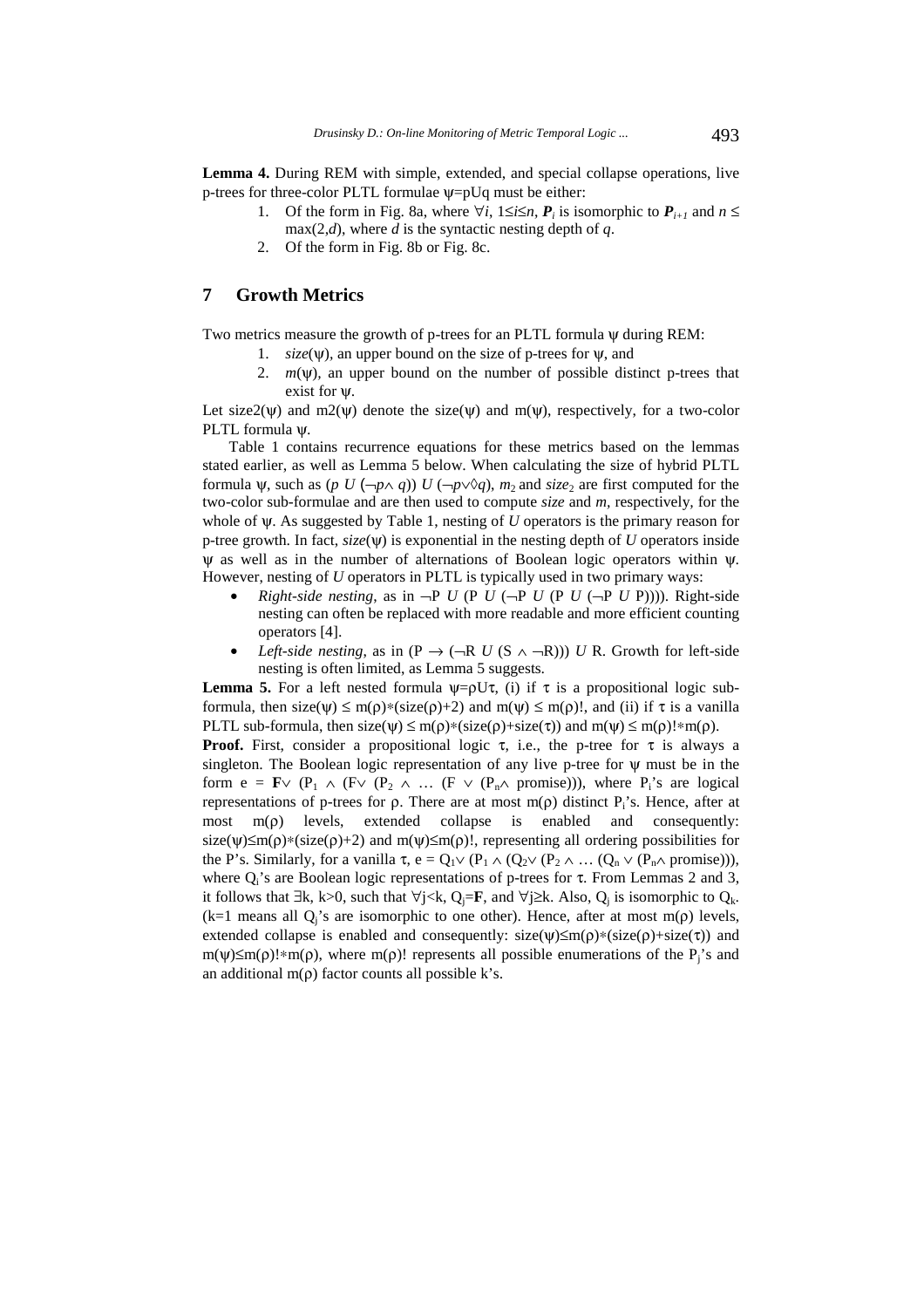In a three-color PLTL formula,  $\psi = \rho U\tau$ , when both  $\rho$  and  $\tau$  are propositional, as in  $\psi = (\neg R \ U (S \land \neg R))$ , a p-tree for  $\psi$  is either final (**T** or **F** singletons) or assumes one possible live form, which is the initial live form for ψ. Hence, for the example above, *size*( $\psi$ )=7 and *m*( $\psi$ )=3. For similar reasons *size*( $\neg$ ( $S \wedge (\neg R) \wedge O(\neg R U)$  (T  $\wedge$  $\neg R$ ))))=13 and *m*( $\neg$ (S  $\land$  ( $\neg$ R)  $\land$  O( $\neg$ R *U* (T  $\land$  $\neg$ R))))=3. Also, a formula like  $\Box$ ((Q  $\land$ ¬R ∧ ◊R) → (¬P *U* R)) enjoys properties of two-color PLTL, such as Lemmas 2 and 3, because, as in the two-color PLTL case, the sub-formula (¬P*U*R) has only one live form

| PLTL Formula                                           | Recurrence                                     | Reasoning                                      |  |
|--------------------------------------------------------|------------------------------------------------|------------------------------------------------|--|
| $\psi$ is $\Diamond \rho$ or $\Box \rho$               | $size(\psi)\leq m(\rho)*size(\rho)$            | Growth until collapse is                       |  |
|                                                        |                                                | enabled                                        |  |
| $\psi$ is $\Diamond \rho$ or $\Box \rho$               | $size_2(\psi)\leq size_2(\rho)+2$              | Lemma 3                                        |  |
| $\psi$ is $\Diamond \rho$ or $\Box \rho$               | $m(\psi) \leq m(\rho)!$                        | Ordering $m(\rho)$ objects                     |  |
| $\psi$ is $\Diamond \rho$ or $\Box \rho$               | $m_2(\psi) \leq 3$                             | Lemma 3                                        |  |
| $\psi$ is $\rho U \tau$                                | $size(\psi) \leq m(\rho)^2 * m(\tau)^2 * 4$    | Growth until collapse is                       |  |
|                                                        | $*size(\rho)*size(\tau)$                       | enabled                                        |  |
| $\psi$ is $\rho U \tau$                                | $m(\psi) \leq (m(\rho)^2 * m(\tau)^2)!$        | Ordering $m(\rho)^2$ *m( $\tau$ ) <sup>2</sup> |  |
|                                                        |                                                | objects                                        |  |
| $\psi$ is $\rho$ U $\tau$ (two-                        | $size_2(\psi) \leq size_2(\tau)$ *             | Lemma 4: growth until                          |  |
| color $\rho$ , $\tau$ )                                | $(size_2(\rho)+size_2(\tau))$                  | collapse is enabled                            |  |
| $\psi$ is $\rho$ U $\tau$ (two-                        | $m_2(\psi) \leq m_2(\rho) * m_2(\tau) *$       | Cases III and V in the                         |  |
| color $\rho$ , $\tau$ )                                | $(size_2(\tau)+3)$                             | proof of Lemma<br>5,                           |  |
|                                                        |                                                | induce                                         |  |
|                                                        |                                                | $m_2(\rho) * m_2(\tau) * size_2(\tau)$         |  |
| U<br>is<br>$\rho$<br>$\mathsf{U}$<br>τ                 | $size(\psi) \leq m(\rho) * size(\rho)$         | Lemma 5                                        |  |
| (propositional $\tau$ )                                |                                                |                                                |  |
| is<br>$\mathsf{U}$<br>$\rho$<br>U<br>τ                 | $m(\psi) \leq m(\rho)! + 1$                    | Lemma 5                                        |  |
| (propositional $\tau$ )                                |                                                |                                                |  |
| $\psi$ is $\rho$ U $\tau$ (vanilla                     | $size(\psi) \leq m(\rho)$ *                    | Lemma 5                                        |  |
| $\tau$ )                                               | $(size(\rho)+size_2(\tau))$                    |                                                |  |
| $\psi$ is $\rho$ U $\tau$ (vanilla                     | $m(\psi) \leq m(\rho)! \cdot m(\rho)$          | Lemma 5                                        |  |
| $\tau$ )                                               |                                                |                                                |  |
| $\psi$ is $\rho \wedge \tau$ , $\psi = \rho \vee \tau$ | $size(\psi) \leq size(\rho) + size(\tau) + 1$  |                                                |  |
| $\psi$ is $\rho \wedge \tau$ , $\psi = \rho \vee \tau$ | $size_2(\psi)\leq size_2(\rho)+size_2(\tau)+1$ |                                                |  |
| $\psi$ is $\rho \wedge \tau$ , $\psi = \rho \vee \tau$ | $m(\psi) \leq (m(\rho)-1) * (m(\tau)-1)+1$     | Cartesian product                              |  |
| $\psi$ is $\rho \wedge \tau$ , $\psi = \rho \vee \tau$ | $m_2(\psi) \leq 3$                             | Lemma 3                                        |  |
| basic<br>$\Psi$<br>is                                  | $size(\psi) \leq 1, size_2(\psi) \leq 1$       | A final node                                   |  |
| proposition                                            |                                                |                                                |  |
| basic<br>is<br>$\Psi$                                  | $m(\psi) \leq 2$ , $m_2(\psi) \leq 2$          | T or F nodes                                   |  |
| proposition                                            |                                                |                                                |  |

*Table 1: Growth Metrics*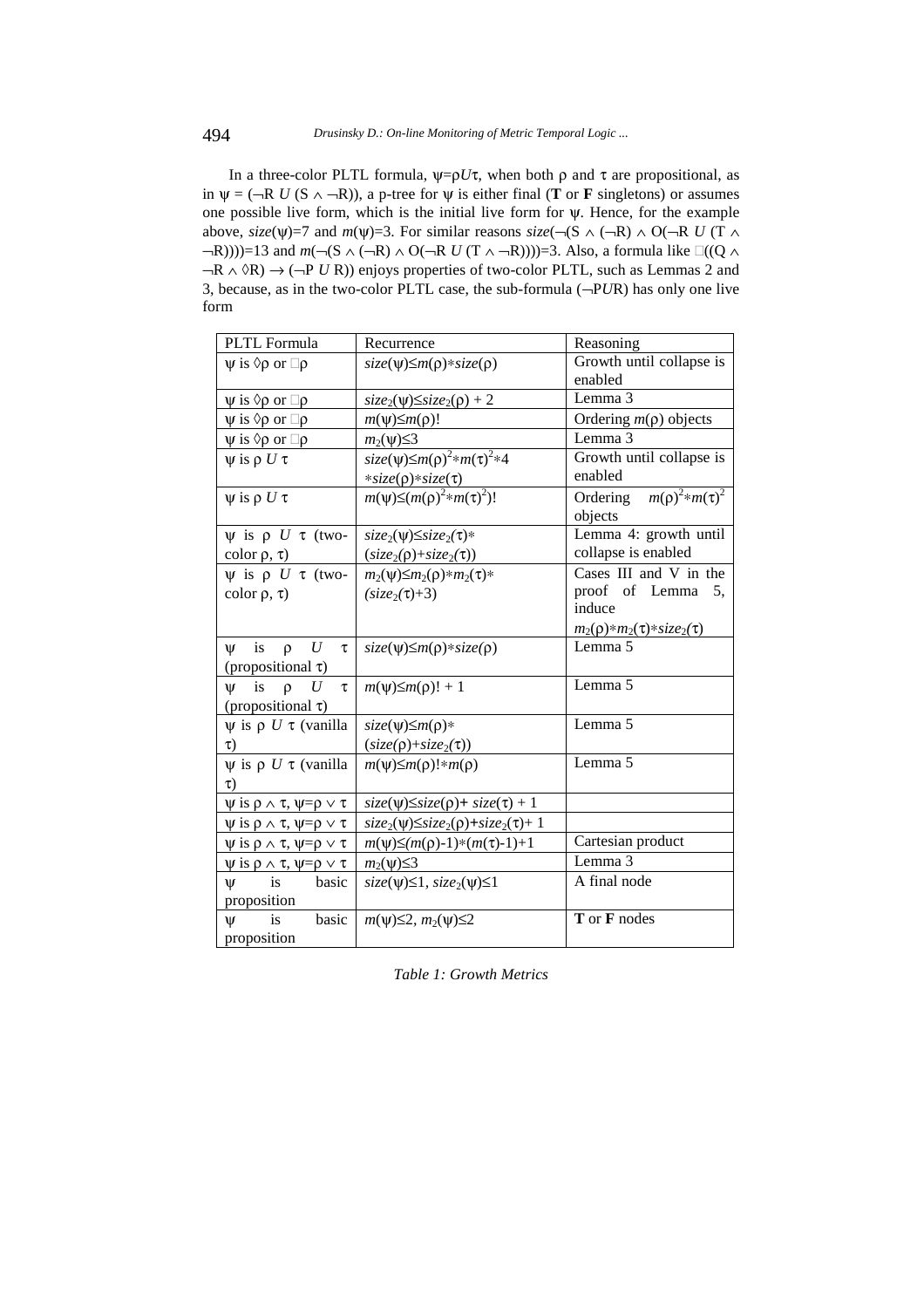As for the PLTL *next* (Ο) operator, it introduces transient delays and therefore does not affect the analysis performed so far, other than contributing a fixed number of additional states to the *size* and *size*2 metrics. Moreover, Ο operators can also be expressed in MTL using  $\Diamond$  and real-time constraints, where the real-time clock counts in cycles. For example,  $\Box$ OOp is also expressible as  $\Box \Diamond_{=2} \rho$ . An MTL implementation is described in the next sub-section.

While it is convenient for the purposes of analysis to push negations down to the proposition level, this is rarely done in practice. Rather, tools typically use a special negation node that inverts the acceptance value of the p-tree hanging under it. With inner level negation, the definition of two-color PLTL changes, so that negations are not permitted to exist directly between two logical *and* nodes or directly between two logical *or* nodes.

| KSU pattern $\psi$                                                                 | English meaning     | Alternative pattern                                             | $size(\psi)$ |
|------------------------------------------------------------------------------------|---------------------|-----------------------------------------------------------------|--------------|
| $\Diamond R \rightarrow (\neg P U R)$                                              | of<br>Absence<br>P  | $\Diamond R \rightarrow (\neg P \, W \, R)$                     | 9            |
|                                                                                    | before R            |                                                                 |              |
| $\Box ((Q \land \neg R \land \Diamond R) \rightarrow$                              | of P<br>Absence     | $\Box ((Q \land \neg R \land \Diamond R) \rightarrow$           | 15           |
| $(\neg P U R)$                                                                     | after Q until R     | $(\neg P \, W \, R)$                                            |              |
| $\Diamond$ R $\rightarrow$ (( $\neg$ P $\land$ $\neg$ R) U(R)                      | 2 transitions to P  | $\rightarrow$ $(\neg P \land \bigcirc P)$<br>$\Diamond R$       | 11           |
| $\vee$ ((P $\wedge \neg R$ ) U (R $\vee$                                           | before R            | $RepeatedUntil_{\geq 2}R$                                       |              |
| $((\neg P \land \neg R) U (R \lor ((P$                                             |                     |                                                                 |              |
| $\wedge \neg R$ ) U                                                                |                     |                                                                 |              |
| $(R \vee (\neg P \cup R))))))))$                                                   |                     |                                                                 |              |
| $\Box$ ((Q $\land \neg R \land \Diamond R$ ) $\rightarrow$                         | S<br>precedes<br>P  | $\square((Q \wedge \neg R \wedge \Diamond R \wedge \Diamond S)$ | 21           |
| $(\neg P U(S \vee R)))$                                                            | between Q, R        | $\rightarrow$ ( $\neg P$ W (S $\vee$ R)))                       |              |
| $\Box ((Q \land \neg R \land \Diamond R) \rightarrow (P$                           | S.<br>Response      | $\Box ((Q \land \neg R \land \Diamond R) \rightarrow$           | 576          |
| $\rightarrow$ ( $\neg R U$ (S $\land \neg R$ ))) U                                 | responds to<br>P    | $(P \rightarrow (\neg R U (S \land$                             |              |
| R)                                                                                 | between Q and R     | $\neg R))$ WR)                                                  |              |
| $\square(Q \rightarrow (\neg(S \land \neg R \land$                                 | P precedes $(S, T)$ | Replace every $\alpha U\beta$                                   | 1575         |
| $O(\neg R U (T \land \neg R)) U$                                                   | after Q until R     | with $(\alpha W \beta) \wedge \Diamond \beta$                   |              |
| $(R \vee P) \vee \Box(\neg (S \wedge$                                              |                     |                                                                 |              |
| $\circ \Diamond T))$                                                               |                     |                                                                 |              |
| $\Box$ (Q $\land \neg R \rightarrow (\neg R W)$                                    | P exists between    |                                                                 | 13           |
| $(P \land \neg R))$                                                                | Q, R                |                                                                 |              |
| $\Box$ (S $\land$ $\circ$ $\Diamond$ T $\rightarrow$ $\circ$ $\circ$ $\Diamond$ (T | 2-stimulus,<br>$1-$ |                                                                 | 17           |
| $\wedge$ $\Diamond$ P)))                                                           | response chain      |                                                                 |              |
| $\Box$ (P $\rightarrow$ $\Diamond$ (S $\land \neg Z$ )                             | S<br>P<br>triggers  | $\Box$ (P $\rightarrow \Diamond$ (S $\land \neg Z \land$        | 20           |
|                                                                                    | followed by T       |                                                                 |              |
| $\wedge \bigcirc (\neg ZU T))$                                                     | without Z in the    | $\circ ((\neg ZWT) \wedge \Diamond T))$                         |              |
|                                                                                    | given scope         |                                                                 |              |

*Table 2: KSU Pattern Examples*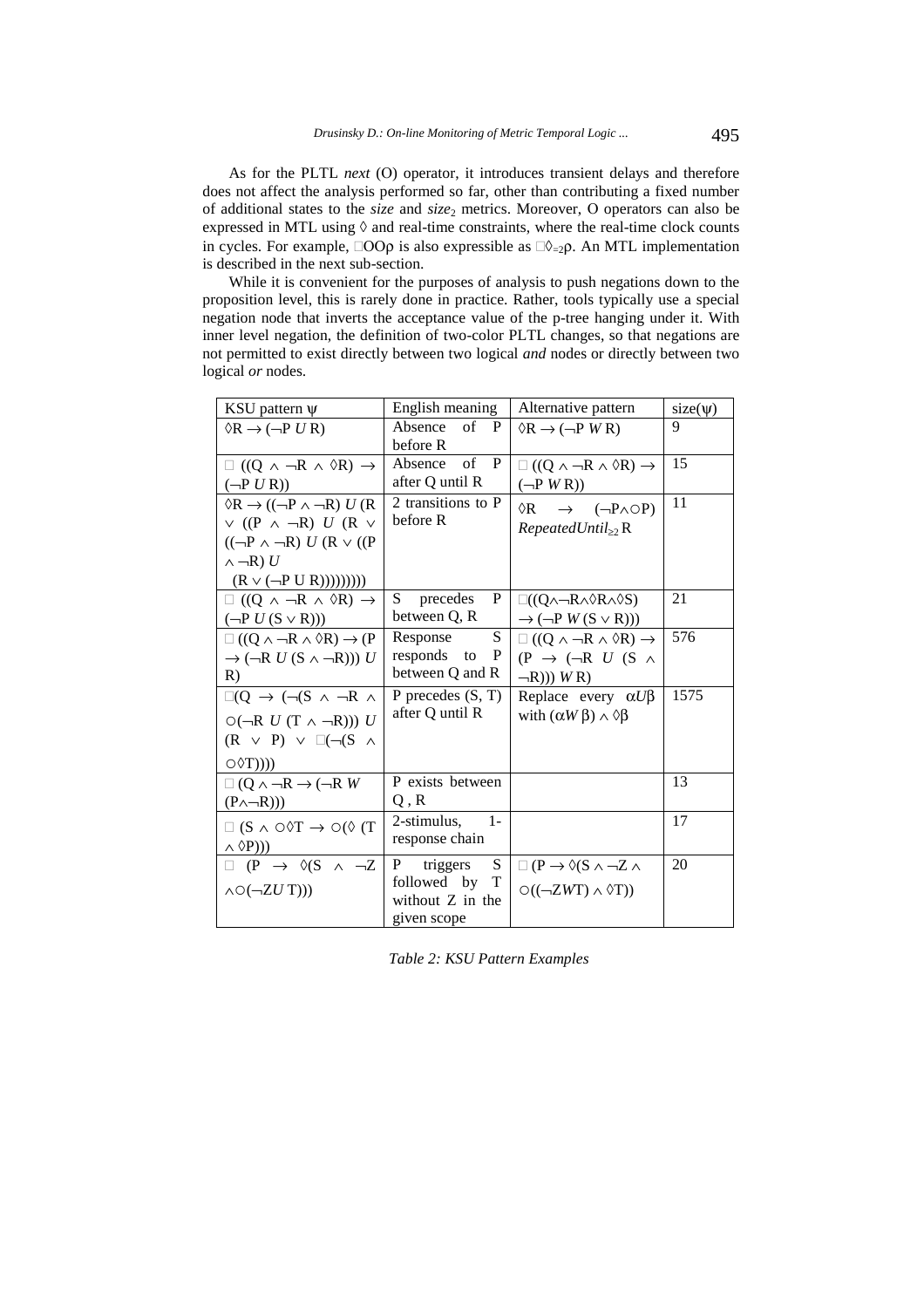### **8 Practical Examination using KSU Patterns**

The KSU specification patterns list is a repository of patterns that occur commonly in the specification of concurrent and reactive systems. Table 2 contains examples of KSU patterns along with corresponding *size* metric, i.e., the upper bound on the size of their p-trees. Note that KSU patterns refer to the weak-until as *W*, and strong until as *U*, where  $\rho U\tau = \rho W\tau \wedge \varphi \tau$ .

As an example for the analysis shown in Table 2, consider the sixth entry. Using the equations of Table 1 we get:

- *size*( $\neg R$  *W*( $T \land \neg R$ )) = 7; *size*( $\Diamond(T \land \neg R)$ ) = 5.
- $size($  ¬R *U* (T ∧ ¬R)  $) = size$  ( (¬R *W* (T ∧ ¬R)) ∧  $\Diamond$ (T ∧ ¬R)  $) = 13$ ;  $size(\neg (S \land \neg R \land \bigcirc (\neg R \ U (T \land \neg R))) = 19; m(\neg (S \land \neg R \land \bigcirc (\neg R \ U (T \land \neg R)))$  $-R$ ))) = 3.
- *size* of  $\neg$ (S  $\land \neg$ R  $\land$   $\odot$ ( $\neg$ R *U* (T  $\land \neg$ R))) *W* (R  $\lor$  P) is therefore 3\*19=57 and *size* of  $\neg (S \land \neg R \land \bigcirc (\neg R \ U (T \land \neg R))) U (R \lor P)$  is 63.
- *m* of  $\neg$ (S ∧  $\neg$ R ∧ ○( $\neg$ R *U* (T ∧  $\neg$ R))) *W* (R ∨ P) is 3! = 6 and therefore *m* of  $\neg(S \land \neg R \land \bigcirc (\neg R \ U (T \land \neg R))) \ U (R \lor P) = (6-1)^*(3-1)+1 = 11.$
- *size*<sub>2</sub> of  $\Box(\neg (S \land \Box \Diamond T))$  is 9.
- *m*<sub>2</sub> of  $\Box(\neg (S \land \Box \Diamond T))$  is 3.
- *size* of  $(\neg (S \land \neg R \land \bigcirc (\neg R \cup (T \land \neg R))) U (R \lor P) \lor \Box (\neg (S \land \bigcirc \Diamond T)))$  is 63  $+9 + 1 = 73$ , and *size* of Q  $\rightarrow$  ( $\neg$ (S  $\land \neg$ R  $\land$   $\circ$ ( $\neg$ R *U* (T  $\land \neg$ R))) *U* (R  $\lor$  P)  $\lor$  $\square(\neg (S \wedge \bigcirc \Diamond T))$  is 75.
- *m* of  $\left(\neg(S \land \neg R \land \bigcirc(\neg R \cup (T \land \neg R))\right)$   $U(R \lor P) \lor \Box(\neg(S \land \bigcirc \Diamond T)) = (11-\bigcirc \Box G)$ 1)\*(3-1)+1 = 21, and *m* of Q → ( $\neg$ (S ∧  $\neg$ R ∧ ○( $\neg$ R *U* (T ∧  $\neg$ R))) *U* (R ∨ P)  $\vee \Box (\neg (S \land \Box \Diamond T)))$  is 21.
	- Therefore  $size(\Psi) = 21*75 = 1575$ .

The REM traversal of an average p-tree node can be implemented with 20 lines of C or Java code. Hence, if we assume five instructions per C line of code, and execution on a 1-GHz CPU, ψ formulae for rows 2 and 6 can be evaluated at a rate of 60,000 and 6,000 cycles per second, respectively. Clearly, this estimation is for the largest possible p-tree for ψ, whereas for many inputs sequences, and for many cycles during each sequence, the actual size is possibly smaller.

# **9 Conclusion**

We presented a technique for run-time monitoring of extended PLTL using dynamic and-or trees called p-trees based on AFA. This technique lends itself to extentions of PLTL in which sattelite information such as real-time and time-series measurements is stored in p-tree nodes. Further investigation into the suitablity of this technique to other extentions of PLTL is required.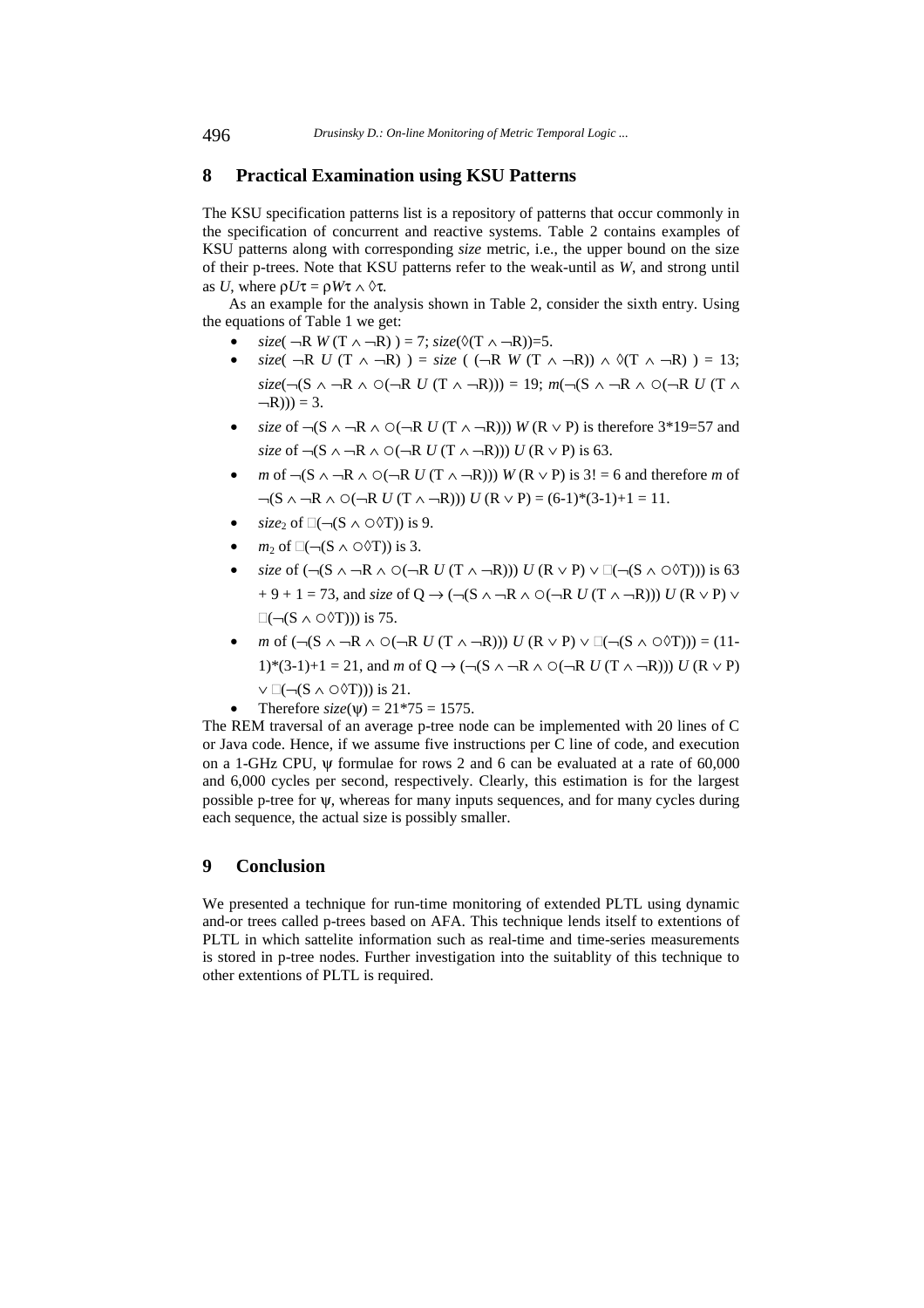We presented certain optimization techniques for capping the size of p-trees during on-line PLTL monitoring. Further investigation is required into more effixient optimization techniques.

### **References**

[1] R. Alur and T. Henzinger, Realtime Logics: Complexity and Expressiveness, proc. LICS 1990.

[2] G.S. Avrunin - J. C. Corbett, M. B. Dwyer, Property Specification Patterns for Finite-State Verification, 2nd Workshop on Formal Methods in Software Practice, March, 1998.

[3] E. Chang, A. Pnueli, Z. Manna, Compositional Verification of Real-Time Systems, Proc. 9'th IEEE Symp. On Logic In Computer Science, 1994, pp. 458-465.

[4] D. Drusinsky, The Temporal Rover and ATG Rover. Proc. Spin2000 Workshop, Springer Lecture Notes in Computer Science, 1885, pp. 323-329.

[5] D. Drusinsky , Formal Specs Can Handle Exceptions, Embedded Developers Journal, Nov. 2001, pp., 10-14.

[6] D. Drusinsky, Monitoring Temporal Rules Combined with Time Series, Computer Aided Verification Conference 2003, pp. 114-117.

[7] D. Drusinsky and J. Fobes - Real-time, On-line, Low Impact, Temporal Pattern Matching, 7th World Multiconference on Systemics, Cybernetics and Informatics , Orlando FL, 2003, p. 345-348.

[8] D. Drusinsky and G. Watney, Applying Run-Time Monitoring to the Deep-Impact Fault Protection Engine, 28'th IEEE/NASA Software Engineering Workshop, 2003.

[9] D. Drusinsky, B. Michael and M. Shing, Behavioral Modeling and Run-Time Verification of System-of-Systems Architectural Requirements, CCCT 2004.

[10] D. Drusinsky and M. Shing, Verification of Timing Properties in Rapid System Prototyping, Proc. Rapid System Prototyping Conference 2003 (RSP'2003).

[11] B. T. Hailpern, S. Owicki, Modular Verification of Communication Protocols. IEEE Trans of comm. COM-31(1), No. 1, 1983, pp. 56-68.

[12] K. Havelund, G. Rosu, Monitoring Programs using Rewriting. In Proc. IEEE Conf. on Automated Software Engineering (ASE), 2001.

[13] J. Hopcroft, R. Motwani, and J. Ullman, Introduction to Automata Theory Languages and Computation, Addison Wesley, second edition.

[14] J. Kovacs, G. Kusper, R. Lovas, and W. Schreiner, Integrating Temporal Assertions into a Parallel Debugger, Parallel processing. 8th international Euro-Par conference. Paderborn, 2002. Berlin, Springer-Verlag, 2002. pp. 113-120.

[15] O. Kupferman and S. Zuhovitzky, An Improved Algorithm for the Membership Problem for Extended Regular Expressions, Proc. 27th International Symposium on Mathematical Foundations of Computer Science, Springer LNCS 2420, p. 446, 2002.

[16] Z. Manna and A. Pnueli, Verification of Concurrent Programs: Temporal Proof Principles, Proc. of the Workshop on Logics of Programs, Springer LNCS 1981, pp. 200-252.